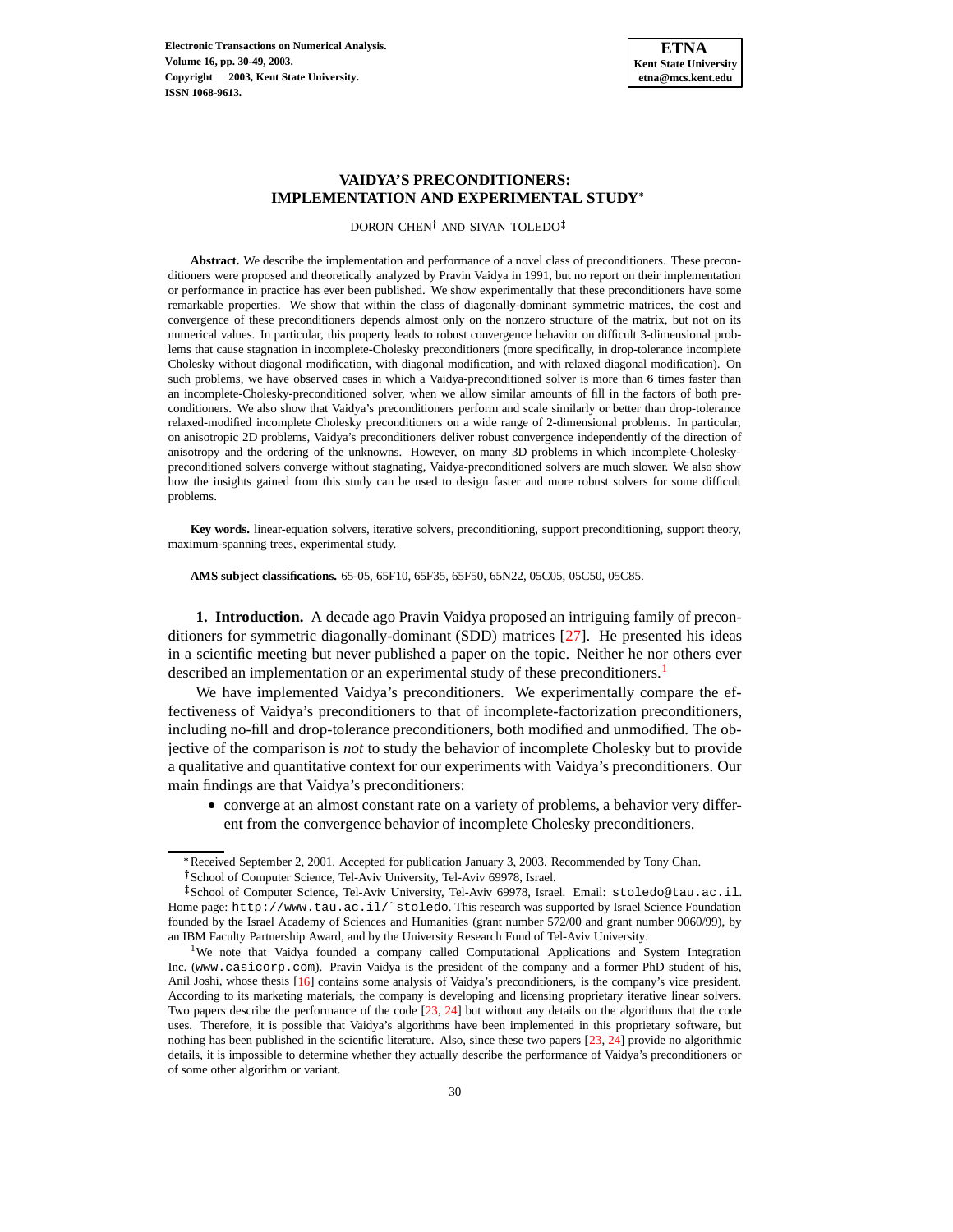Vaidya's preconditioners: Implementation and experimental study 31

- are sensitive only to the nonzero structure of the coefficient matrix and not to the values of its entries (within the class of SDD matrices), again a different behavior than that of incomplete Cholesky.
- deliver similar or better performance than that of incomplete Cholesky on a wide variety of two-dimensional problems.
- deliver poorer performance than incomplete Cholesky on some three-dimensional problems but dramatically better performance on other three dimensional problems.

Vaidya proposed constructing a preconditioner  $M$  for an SDD matrix  $\ddot{A}$  by dropping offdiagonal nonzeros from A and factoring M (completely). John Gilbert coined the term *complete factorization of incomplete matrices* to describe such preconditioners, as opposed to conventional incomplete factorizations of the complete matrix. (The same term also describes some existing preconditioners, such as block Jacobi preconditioners.) Vaidya proposed a sophisticated dropping algorithm that balances the amount of fill in  $M$  with the condition number of the preconditioned matrix  $M^{-1/2}AM^{-1/2}$ . Perhaps the most remarkable theoretical aspect of Vaidya's preconditioners is that for many classes of SDD matrices, the condition number of the preconditioned matrix depends only on the size of  $A$  and is independent of the condition number  $\kappa(A)$  of A.

In this paper we focus on applying Vaidya's preconditioners to a subclass of SDD matrices, the class of SDD matrices with nonpositive offdiagonal elements. A nonsingular SDD matrix with nonpositive offdiagonal elements is a Stieltjes matrix, so from now on we refer to this class of matrices as diagonally-dominant Stieltjes matrices, which we denote by SPDDD (symmetric positive-definite diagonally-dominant). Many of the SDD matrices that arise in applications belong to the class of SDD matrices. When restricted to SPDDD matrices, Vaidya's preconditioners are fairly simple to describe, analyze and construct. Vaidya's preconditioners for general SDD matrices are analyzed in [\[9\]](#page-14-0).

We now describe how Vaidya's preconditioners for an SPDDD matrix are constructed. Let A be an SPDDD matrix and let  $G_A$  be the underlying graph of A. The underlying graph  $G_A = (V_A, E_A)$  of an *n*-by-*n* symmetric matrix A is a weighted undirected graph whose vertex set is  $V_A = \{1, 2, ..., n\}$  and whose edge set is  $E_A = \{(i, j) : i \neq j \text{ and } A_{i,j} \neq 0\};$ The weight of an edge  $(i, j)$  is  $-A_{i,j}$ . Given a parameter t, the method works by constructing a maximum spanning tree  $T$  of  $G_A$  and splitting  $T$  into roughly  $t$  connected components of roughly the same size. The method then adds the heaviest edge in  $G_A$  between every pair of subtrees if there is an edge between them in  $G_A$ . If there are ties and one of the candidate edges is in  $T$ , then this edge is added.

A large value for the parameter  $t$  results in a small condition number, and hence convergence in a small number of iterations, at the expense of significant fill in the factors of  $M$ . (In particular,  $t = n$ , where n is the dimension of A, leads to  $M = A$ .) Fill in the factors slows down the factorization of  $M$  and slows down each iteration. A small  $t$  on the other hand, yields a higher condition number but sparser factors.

Vaidya stated (without a proof; for a proof, see [\[6\]](#page-14-1)) that for any  $n$ -by- $n$  SPDDD matrix with m nonzeros,  $t=1$  yields a condition number  $\kappa=O(mn)$ . The construction of such a preconditioner costs only  $O(m + n \log n)$  work and its factorization costs only  $O(m)$  work. For general sparse SPDDD matrices with a constant bound on the number of nonzeros per row, the theoretically optimal value of t is around  $n^{1/4}$ , which yields a total solution time (construction, factorization, and iterations) of  $O(n^{1.75})$ . For SPDDD matrices whose graphs are planar, the total solution time is only  $O(n^{1.2})$  when t is chosen appropriately.

This paper consists of two main parts. The first part, presented in Section [2,](#page-3-0) describes Vaidya's preconditioners in more detail and presents an algorithm for splitting the maximum spanning tree, a detail which was missing from Vaidya's unpublished manuscript.

**ETNA Kent State University etna@mcs.kent.edu**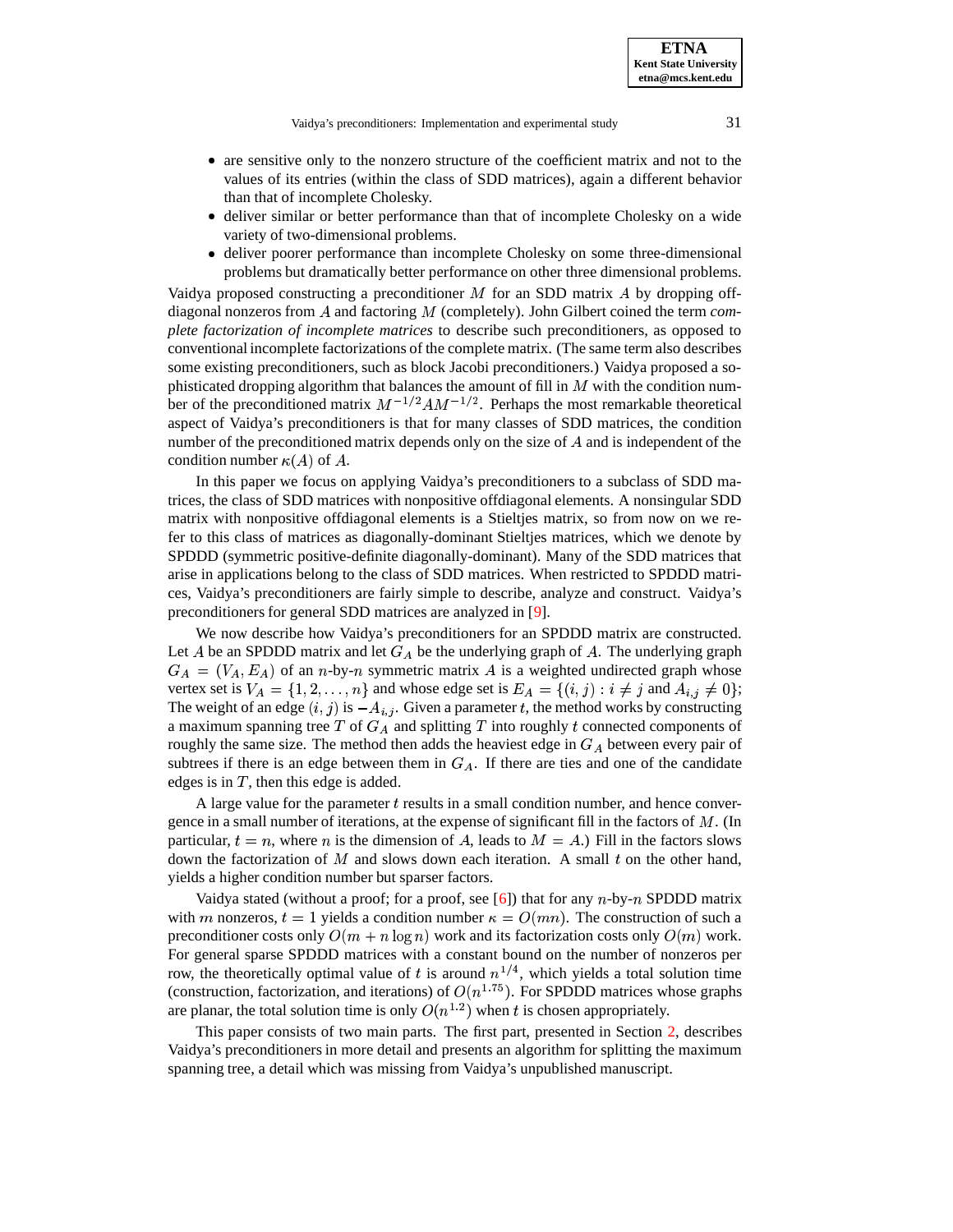The second part of the paper, presented in Section [3,](#page-5-0) presents the results of an experimental study of Vaidya's preconditioners. Since this is the first such study, our goal in designing the experiments was to answer two questions:

- What are the particular strengths and weaknesses of these preconditioners?
- Are Vaidya's preconditioners worthy of further study and investigation?

These questions are important for several reasons. The first question is important since the answer can direct users of Vaidya's preconditioners to problems where it performs well and since the answer can direct researchers to the weaknesses of the method, which perhaps can be addressed using enhancements and modifications. We show below, as an example, how a simple observation about a weakness of Vaidya's preconditioners allows us to improve their performance and use them more appropriately. The second question is important because if these preconditioners do have useful strengths, then it is likely that additional research would be necessary to characterize their behavior more precisely, and that additional research could lead to further enhancements. Our understanding of other families of preconditioners, such as incomplete Cholesky or sparse approximate inverses, is typically the result of tens or hundreds of research papers, not one or two. The second question is also important due to the novelty of Vaidya's preconditioners (they are not simply variants of previously-proposed preconditioners) and from the remarkable theoretical results that Vaidya has been able to prove, such as the  $O(n^{1.2})$  total work bound for 2-dimensional SPDDD problems, no matter how large  $\kappa(A)$ . Not every novel idea that is theoretically appealing translates into a practical numerical method, but such ideas do deserve to be tested in practice, which is what we do in this paper.

Our study attempts to answer these questions by experimentally comparing the performance of Vaidya's preconditioners to that of drop-tolerance incomplete-Cholesky preconditioners (IC), in the context of a conjugate gradients iterative solver. (More specifically, we compare Vaidya's preconditionersto drop-tolerance IC preconditioners without modification, with modification, and with relaxed modification.) The comparisons to IC preconditioners are used only to provide a familiar qualitative and quantitative context to the performance metrics of Vaidya's preconditioners and to highlight their strengths and weaknesses. **Our experiments are not meant to reveal any particular strength or weakness in IC preconditioners, and the results should not be understood in that way**. Furthermore, although our experiments may appear to reveal weaknesses in IC preconditioners, some of these weaknesses can be addressed by other variants of incomplete factorizations, such as incomplete factorizations by level of fill  $(ILU(k))$ ; as opposed to drop tolerance), robust incomplete factorizations [\[1\]](#page-14-2), dynamic incomplete factorizations [\[22\]](#page-15-4), and so on.

Our interpretation of the experimental results, which are presented in Section [3,](#page-5-0) are as follows. Vaidya's preconditioners are insensitive to the numerics of the problem. Their performance does not vary much when we change the boundary conditions of the underlying PDEs, when we change the direction of anisotropy in anisotropic problems, or when we introduce large discontinuities in the coefficients of the underlying PDEs. Vaidya's preconditioners are sensitive to the nonzero structure of the coefficient matrices, and in particular, they perform better on large 2D problems than on large 3D problems. Both of these observations are predicted by the theoretical analysis of the preconditioners, which seems to hold in practice in spite of the finite-precision arithmetic. In contrast, IC preconditioners are highly sensitive to the numerics of the problem. In particular, on very difficult problems IC preconditioners stagnate for hundreds or thousands of iterations before converging, even when large amounts of fill are allowed. We have not observed a similar stagnation phenomenon with Vaidya's preconditioners. A numerical computation of the spectra of some Vaidya- and IC-preconditioned operators helps explain these phenomena. Our conclusions from the ex-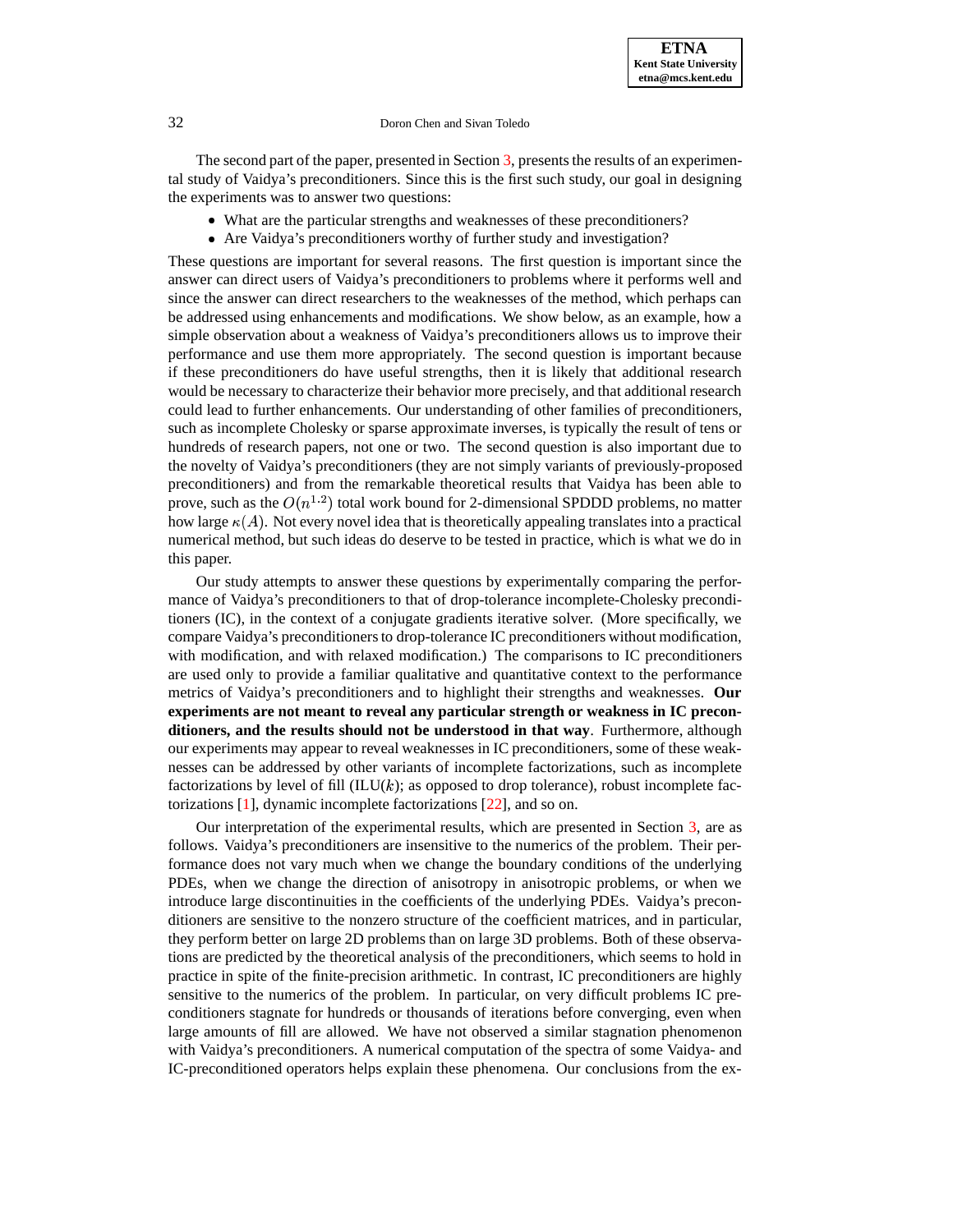<span id="page-3-0"></span>periments are summarized in more detail in the concluding section of the paper, Section [4.](#page-12-0)

# **2. Vaidya's Preconditioners.**

**2.1. Theory and Construction.** In this section we describe the preconditioners that Vaidya proposed and the algorithms that we used to construct them. Vaidya's method constructs a preconditioner M whose underlying graph  $G_M$  is a subgraph of  $G_A$ . The graph  $G_M$ of the preconditioner has the same set of vertices as  $G_A$  and a subset of the edges of  $G_A$ .

The input to the algorithm is an  $n$ -by- $n$  SPDDD matrix  $\Lambda$ , with  $2m$  off-diagonal nonzeros and a parameter t. We begin by finding a rooted maximum-weight spanning tree T in  $G_A$ . We decompose T into a set of k connected subgraphs  $V_1, V_2, \ldots V_k$  such that each  $V_i$  has between  $n/t$  and  $(dn/t) + 1$  vertices, where d is the maximal number of children that vertices in T have. We form  $G_M$  by adding to T the heaviest edge between  $V_i$  and  $V_j$  for all i and j. We add nothing if there are no edges between  $V_i$  and  $V_j$  or if the heaviest edge is already in T. The weight of an edge  $(i, j)$  in  $G_M$  is the weight of the same edge  $(i, j)$  in  $G_A$ . We assign weight to a self loop  $(i, i)$ , which corresponds to a diagonal element  $M_{i,i}$ , so that the row sums in  $M$  and in  $A$  are identical. The preconditioner  $M$  is the matrix whose underlying graph is  $G_M$ .

We denote by  $M_t$  the Vaidya preconditioner constructed with the parameter t. We have  $M_n = A$ . The preconditioner  $M_1$  consists solely of a maximum-weight spanning tree with no added edges. Bern et al. [\[6\]](#page-14-1) show that the condition number of the preconditioner  $M_1$  is  $O(mn)$ .

In general, Bern et al. show that the condition number of Vaidya's preconditioner is  $O(n^2/k^2)$ , where k is the number of subgraphs that T is actually split into. They also analyze the cost of factoring M when  $G_A$  is a bounded-degree graph or a planar graph. The results of these analyses are summarized in the Introduction; we omit further details.

**2.2. Implementation Details.** There are two implementation issues that must be addressed in the construction of Vaidya's preconditioners. One is the choice of the maximumspanning-tree algorithm and the second is the splitting of the tree into subtrees.

We use Prim's algorithm to find the maximum-weight spanning tree  $T$  [\[25\]](#page-15-5) because it is fast and because it returns a rooted tree. The root  $r$ , which we choose randomly, is an input to Prim's algorithm. (Most textbooks on algorithms describe Prim's algorithm, as well as other maximum spanning tree algorithms; see, for example, [\[10,](#page-14-3) Chapter 24].) Prim's algorithm returns a rooted tree represented by an array  $\pi$ . The integer  $\pi[i]$  represents the parent of the vertex *i*. We use  $\pi$  to create two length-*n* integer arrays that allow us to quickly enumerate the children of a vertex. Figure [2.1](#page-19-0) shows a matrix, its graph and the maximum spanning tree.

We now present a recursive procedure called TREEPARTITION, which is specified in Figure [2.2,](#page-9-0) that decomposes  $T$  into a set of connected subtrees. The number of vertices in each subtree is between  $n/t$  and  $\left(\frac{dn}{t}\right) + 1$ , except for the subtree containing the root, which might be smaller. Ideally, we would have liked to split  $T$  into exactly  $t$  connected subtrees of nearly equal size, but we are not aware of an algorithm that does so. TREEPARTITION uses a global array s of n integers, where  $s_i$  is initialized before the first call to TREEPARTITION to be the number of vertices in the subtree rooted at  $i$ . The initial call to TREEPARTITION passes the root of  $T$  as an argument.

THEOREM 2.1. TREEPARTITION( $i$ ) *splits the subtree rooted at*  $i$  *into connected subtrees whose size is between*  $n/t$  *and*  $(dn/t) + 1$ *, except perhaps for the subtree that contains i, which may be smaller (but not larger).*

*Proof.* We prove by induction on the height of the tree a slightly stronger statement. Namely, that when TREEPARTITION returns, the tree is split appropriately and that the number of vertices in the subtree rooted at  $i$  is  $s_i$ . The claim is obviously true for leaves since  $s_i$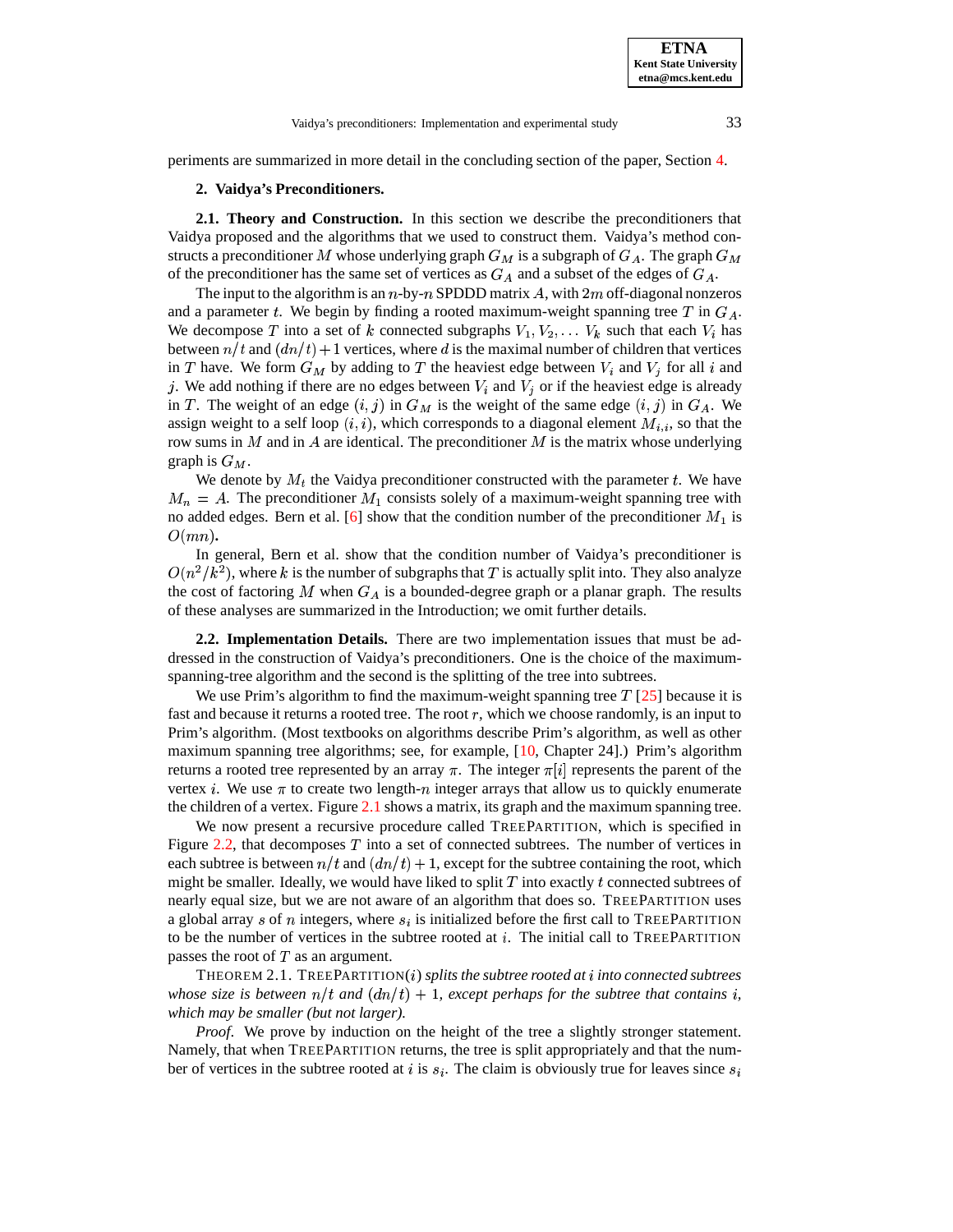

FIG. 2.1. *An SPDDD matrix (top), the graph of (bottom left), and its rooted maximum spanning tree*  $T$  (bottom right). The vertices are ordered top to bottom, left to right. The choice of a root for  $T$  is arbitrary. Self *loops, which correspond to diagonal matrix elements, are not shown.*

is set to 1. Suppose that the height of the tree rooted at  $i$  is  $h$  and that the claim is true for  $h' < h$ . Clearly, the height of the trees rooted at a child j of i is smaller than h. For each child j, if we call TREEPARTITION $(j)$ , then by induction all the subtrees that are formed inside the recursive call have the right sizes and  $s_j$  is set to the size of the subtree that remains rooted at j. Therefore, when we test whether  $s_i$  is greater or equal to  $n/t$ ,  $s_i$  is correct and is at most  $(dn/t) + 1$ . If  $s_i \geq n/t$ , then the subtree rooted at j has a valid size so we can form a new subtree. Otherwise, it is too small and we leave it connected to  $i$  and add its size to  $s_i$ . When TREEPARTITION(*i*) terminates,  $s_i$  is therefore correct and at most  $(dn/t) + 1$ . The connectedness of the subtrees follows from a similar inductive claim.

Making the recursive calls only when  $s_j > (dn/t) + 1$  is correct, but our experiments indicate that this modification degrades the preconditioner. It appears that if we make the recursive call only when  $s_i > (dn/t) + 1$ , the subtrees tend to significantly differ in size. If we make the recursive call only when  $s_i > n/t + 1$ , then the algorithm tends to generate subtrees whose size is close to the lower bound  $n/t$ , so they are more uniform in size. We have no theoretical analysis of this phenomenon.

In addition, making a recursive call whenever the subtree is large enough, larger than  $\ln(n/t) + 1$ , allows the algorithm to partition the graph into as many as n subgraphs. On the other hand, making the recursive calls only when  $s_j > (dn/t) + 1$  typically limits the number of subgraphs that the graph can be partitioned into, which in turn limits the condition number that we can reach. Hence, making a recursive call whenever possible gives us more control over fill and condition number than making the recursive call only when necessary.

Adding the heaviest edge in  $G_A$  between every pair of subtrees is trivial; we omit the details.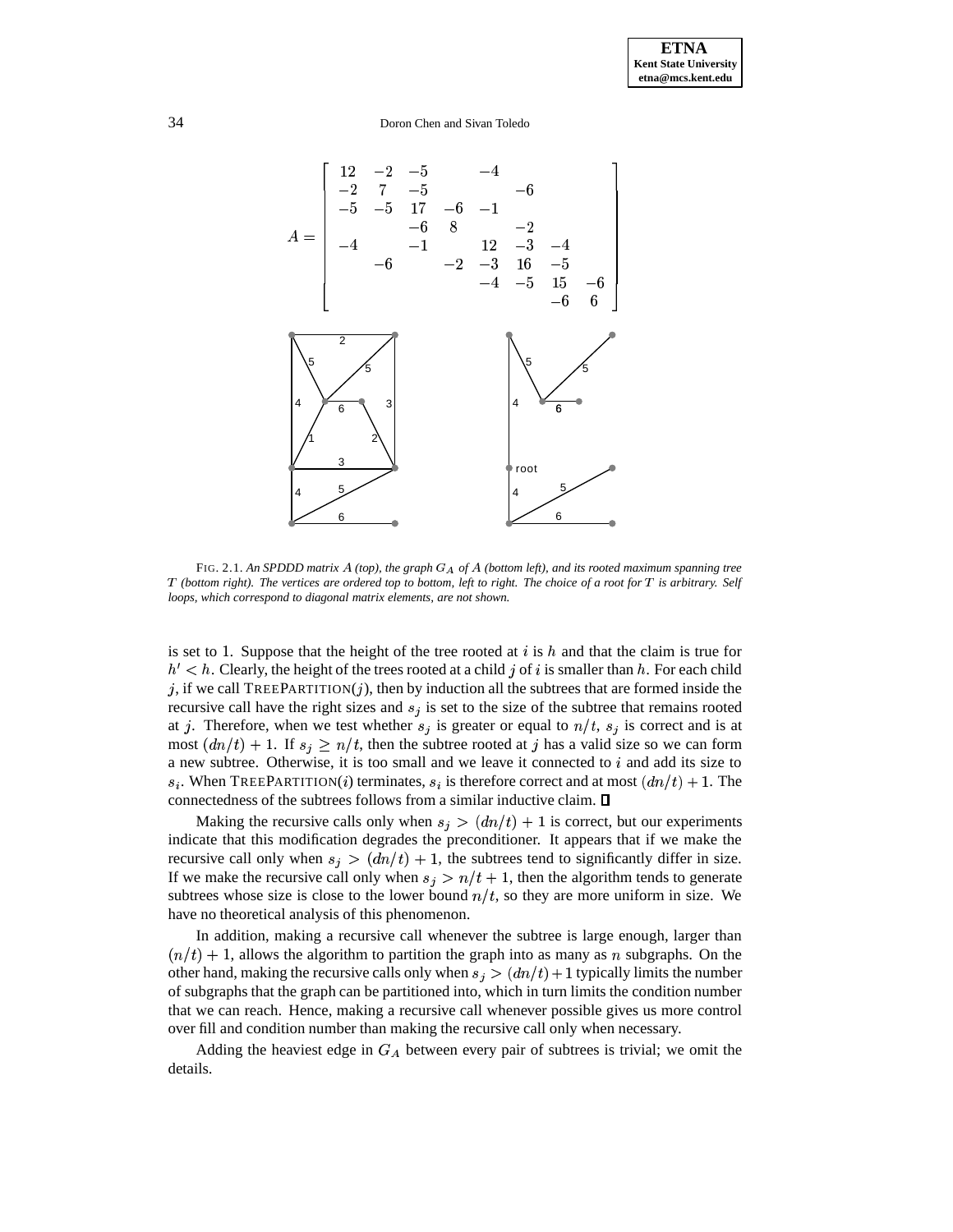TREEPARTITION(vertex  $i$ , integer array  $s$ )

Vaidya's preconditioners: Implementation and experimental study 35 %  $s_i$  = number of vertices in the subtree initially rooted at *i*. % When this function returns,  $s_i$  may shrink if we partition the  $%$  subtree rooted at  $i$ . % We set  $s_i$  to 1 to count *i* itself, and later add the sizes of % subtrees rooted at the children that remain connected to it  $s_i \leftarrow 1$ for each child  $j$  of  $i$ % We first ensure that the subtree rooted at  $\dot{\gamma}$ % is not too large, by partitioning it recursively if possible. if  $(s_i > n/t + 1)$  $T$ REEPARTITION $(j)$ % Now  $1 \leq s_i \leq (dn/t) + 1$  is not too large. % Vertex  $i$  is still connected to  $i$ . % We now decide whether to disconnect the subtree % rooted at  $j$  or keep it connected to  $i$ . We may decide % to disconnect it even if  $TREEPARTITION(j)$  was called % in the first conditional. if  $(s_i \geq n/t)$ form a new subtree rooted at  $j$ disconnect  $i$  from  $i$ else  $s_i \leftarrow s_i + s_j$ %  $s_i$  = number of vertices in the subtree rooted at i. FIG. 2.2. *The algorithm that we use to decompose the maximum spanning tree. The code splits the tree ,* which is stored in a global data structure. The code uses a global integer array s. Lines starting with a % sign are *comments.*

# **3. Experimental Results.**

<span id="page-5-0"></span>**3.1. Methodology.** Both Vaidya's preconditioners and drop-tolerance incomplete-Cholesky preconditioners accept a parameter that indirectly affects the sparsity of the preconditioner. In Vaidya's preconditioner the parameter  $t$  affects the number of subgraphs that the tree is split into, whereas in the incomplete-Cholesky preconditioner the drop-tolerance parameter determines which fill elements are dropped from the factors.

We normally compare preconditioners with similar amounts of fill in the factor  $L$  of the preconditioner. The amount of memory required to represent a factor is proportional to the number of nonzeros in the factor. In addition, the number of floating-point operations required to apply a preconditioner is about twice the number  $\eta_L$  of nonzeros in the factor L of the preconditioner. Hence, the number of nonzeros is a strong determinant of the running time of each iteration in an iterative solver (parallelism and cache effects also influence the running time but we ignore them in this paper). Finally, computing the factors usually takes more time when they are denser, although the dependence is somewhat complex. The number of operations in a complete symmetric factorization is proportional to the sum of squares of nonzero counts for each column.

It may occur that the optimal amount of fill for Vaidya's preconditionersis different from the optimal amount of fill for IC or MIC preconditioners. To address this issue, we provide in most cases sufficient data to allow the reader to determine how different amounts of fill affect each preconditioner, usually in the form of graphs that plot total solution time as a function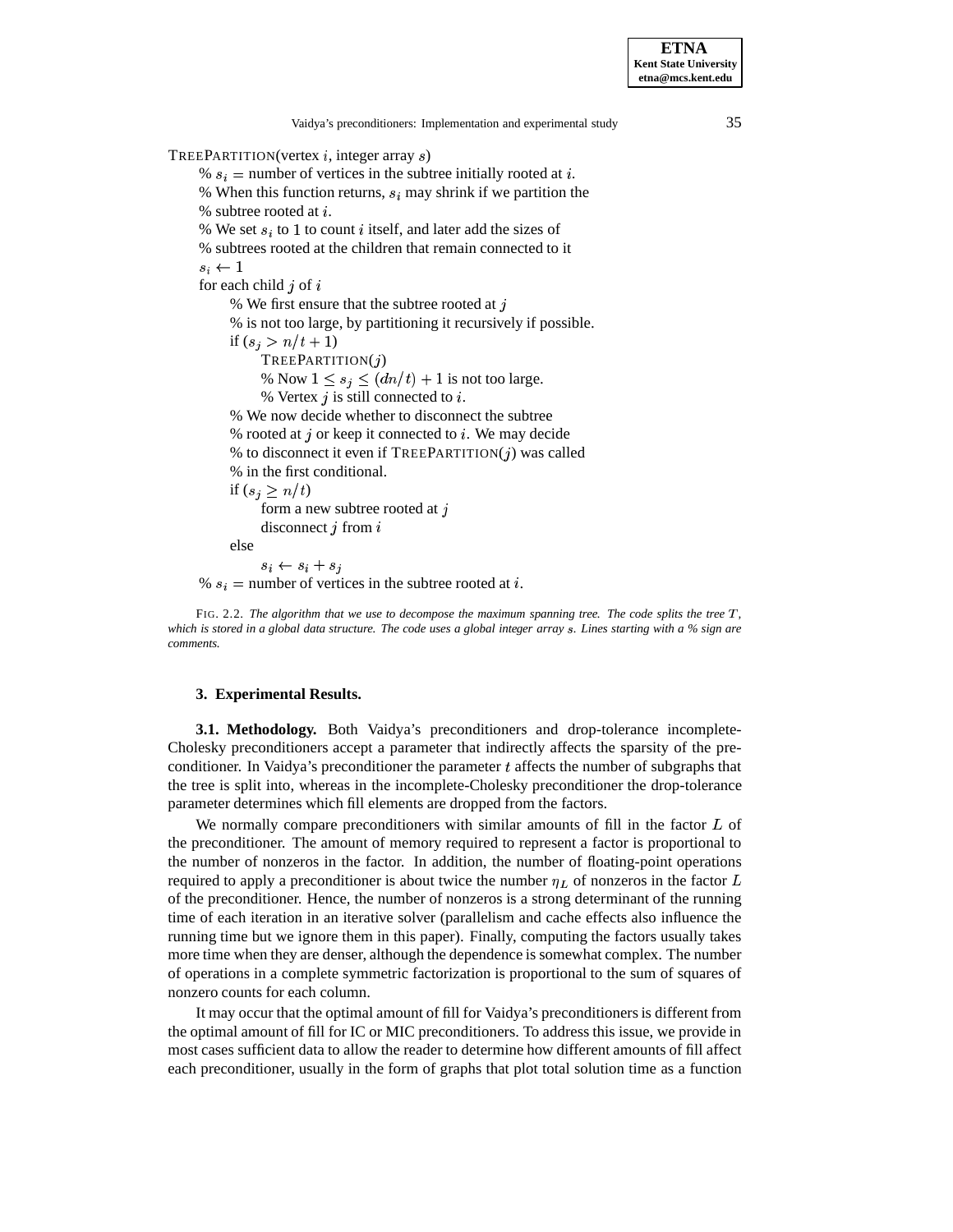

FIG. 2.3. *The tree from Figure [2.1](#page-19-0) partitioned (top left), and the graph of the Vaidya preconditioner (top right*). The tree was partitioned using TREEPARTITION with  $t = 4$ . Two edges that connect the 3 subtrees are already in the tree; to complete the preconditioner we added one more edge, the heaviest between the subtrees that *are not connected by a tree edge. The matrix on the bottom is the preconditioner itself.*

of fill.

**3.2. Experimental Setup.** The experiments were conducted on a dual-processor 600 MHz Pentium III computer with 2 GBytes of main memory. We only use one processor. The computer runs the Linux operating system, which on this machine can actually allocate about 1900 MBytes to a process in a single malloc. The code is written in C and was compiled using gcc version 2.95.2 with the options -03.

We use METIS version 4.0 [\[17,](#page-15-6) [18\]](#page-15-7) or Joseph Liu's GENMMD code to find fill-reducing orderings. With METIS, we use the procedure METIS NodeND with default options to find the ordering. GENMMD has a single user-specified parameter, delta, which we set to 1. In Vaidya's preconditioners, the main difference between METIS and GENMMD is that METIS is more expensive but produces less fill on large problems; the convergence behavior is independent of the ordering. Since our experiments use matrices whose graphs are regular meshes in  $2$  and  $3$  dimensions, we also run IC and MIC with the natural ordering of the mesh. Unrelaxed MIC preconditioners break down with METIS and GENMMD orderings. We expect that for unstructured meshes, envelope minimizing orderings such as Cuthill-McKee [\[11\]](#page-14-4) or Sloan [\[19\]](#page-15-8) would produce results similar to natural orderings of regular meshes [\[13\]](#page-15-9).

The experiments use two sparse Cholesky factorization algorithms that we have implemented. One code is a supernodal multifrontal sparse Cholesky code [\[12,](#page-14-5) [20\]](#page-15-10). This code can only perform complete factorizations, so we use it only to factor Vaidya's preconditioners. The other code is a column-oriented left-looking sparse Cholesky code. The code is efficient in the sense that its running time is proportional to the number of floating-point operations that it performs. It can perform complete, no-fill incomplete (sometimes known as IC(0) or ICCG(0) [\[21\]](#page-15-11)), and drop-tolerance incomplete factorization. When performing incomplete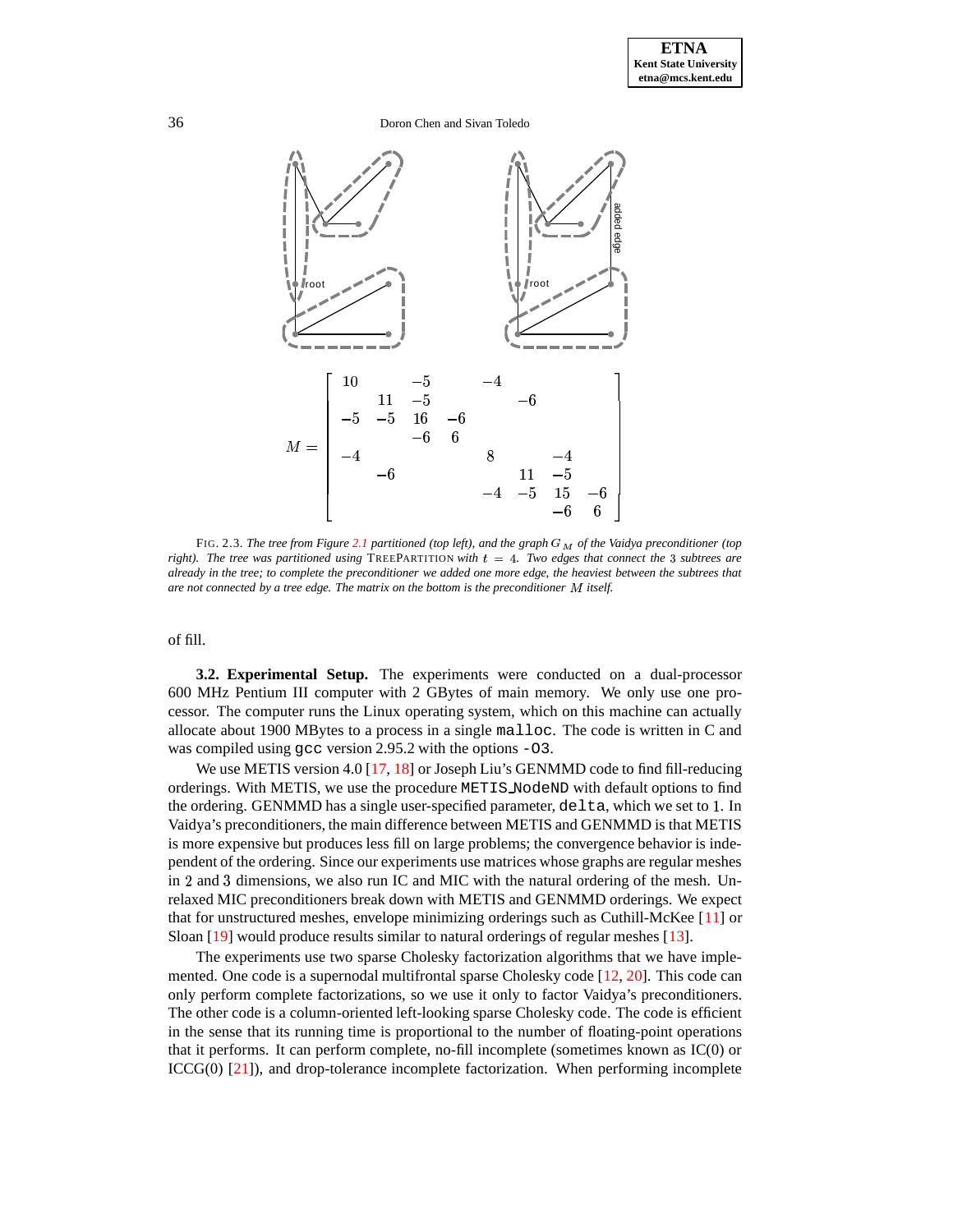factorizations, the code can modify the diagonal to ensure that the row sums of  $LL^T$  are equal to those of  $A$  [\[15\]](#page-15-12) or it can use a relaxed modification, which is more robust [\[2,](#page-14-6) [4,](#page-14-7) [5,](#page-14-8) [28\]](#page-15-13). The performance of this code is similar to the performance of other drop-tolerance incomplete-Cholesky codes, but it is slower than the multifrontal code unless  $L$  remains very sparse.

The iterative solver that we use is preconditioned conjugate gradients (see, for example, [\[3,](#page-14-9) [14\]](#page-15-14)).

**3.3. Test Problems.** The matrices that we use for our experimental analysis are discretizations of elliptic PDEs on regular 2- and 3-dimensional meshes. Most of the matrices arise from finite-differences discretizations of the equation

$$
c_x \frac{\partial^2 u}{\partial x^2} + c_y \frac{\partial^2 u}{\partial y^2} = f \quad \text{in } \Omega = ]0, 1[\times]0, 1[
$$

with either Dirichlet or Neumann boundary conditions. We solve isotropic problems ( $c_x =$  $c_y = 1$ ) and anisotropic problems in which either  $c_x = 100$  and  $c_y = 1$  or vice versa. We also solve similar problems in 3D.

The remaining matrices arise from problems with discontinuous coefficientsin 3D. These problems have the form

$$
c\frac{\partial^2 u}{\partial x^2} + c\frac{\partial^2 u}{\partial y^2} + \frac{\partial^2 u}{\partial z^2} = f \quad \text{in } \Omega = ]0,1[\times]0,1[\times]0,\ell[
$$

with Neumann boundary conditions and with  $\ell \geq 1$ . We set

$$
c(x, y, z) = \begin{cases} \alpha & x \leq \frac{1}{8} \text{ or } y \leq \frac{1}{8} \\ 1 & \text{otherwise,} \end{cases}
$$

where  $\alpha$ , the jump in the coefficients, is a parameter. We generate the grids so that grid lines coincide with the discontinuity and so that the distance between grid lines is the same in all three directions (that is, a 32-by-32-by-200 grid corresponds to  $\ell = 6.25$ ).

Our aim in choosing these problems is mainly to highlight different aspects of the behavior of Vaidya's preconditioners. In particular, these problems are not necessarily common in applications. All of the resulting matrices are diagonally-dominant Stieltjes matrices.

We use a five-point discretization in 2D and a seven-point discretization in 3D, which lead to a pentadiagonal matrix when a 2D mesh is ordered row-by row (the so-called natural order) or to a septadiagonal matrix in 3D.

We have been unable to find large unstructured SPDDD matrices (over a million unknowns, say) in matrix collections, such as MatrixMarket and Tim Davis's collection.

The exact solution  $u$  in the experiments reported below is a random vector whose elements are uniformly and independently distributed in  $[0, 1]$ . We also performed experiments on the 3D problems with smooth solutions of the form

$$
u(x,y,z) = (xyz(1-x)(1-y)(\ell-z))^2 e^{x^2yz}.
$$

We have obtained similar results to the ones reported here, so we omit these from the paper.

We usually solve these systems quite accurately, reducing the 2-norm of the residual by  $10^{15}$ . Although this level of accuracy is often unusual for iterative solvers, it makes sense in this paper. First, some of the problems that we solve are ill conditioned, so dropping the residual by only  $10^8$ , say, may produce a solution with essentially no correct bits. Second, stopping the iterations only when the residual is very small allows us to observe various phenomena, especially with IC and MIC preconditioners, that do not occur when the residual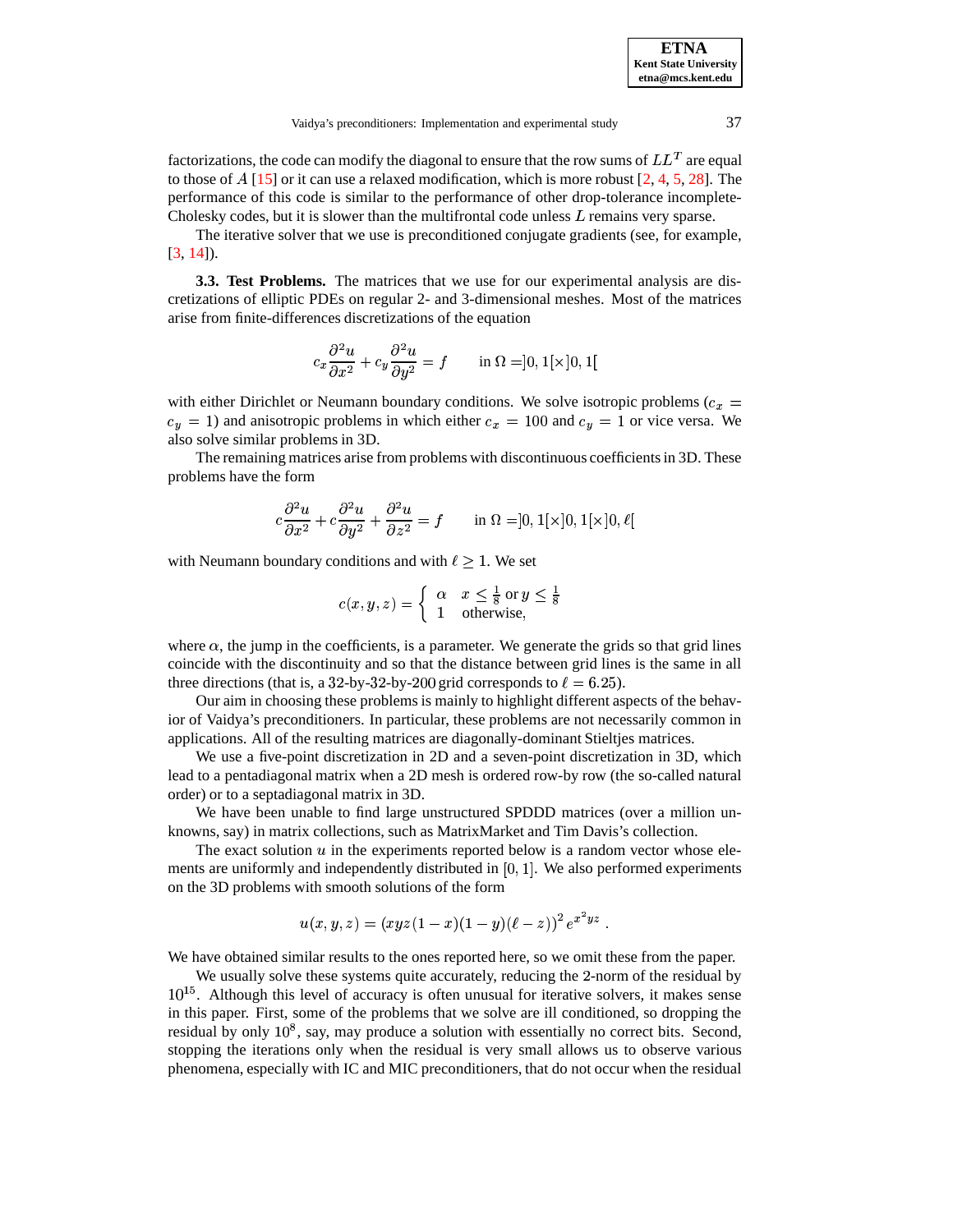

FIG. 3.1. *The convergence of preconditioned CG on the discontinuous problem on a -by--by-*-- *grid.* The graphs also show the total solution times (in the legends). The magnitude of the jump in the coefficients is 10<sup>8</sup>. Each graph shows three preconditioners, Vaidya, IC, and relaxed MIC with approximately the same number of nonzeros in L: between  $7.7\times10^5$  and  $8.6\times10^5$  on the left, and between  $4.6\times10^6$  and  $6.4\times10^6$  on the right. We used the natural ordering of the grid for IC and MIC; using GENMMD for MIC on this problem leads to qualitatively similar results with similar numbers of iterations and similar solution times; in particular, using GENMMD does not *fix the stagnation at all. We used GENMMD for Vaidya.*

is relatively large. Third, the experiments clearly show that this level of accuracy is attainable. Fourth, we plot the drop in the residual for many of the experiments, so the reader can judge for herself/himself how different accuracy requirements affect the performance of the solvers. In some experiments on relatively well-conditioned matrices we reduce the residual only by a factor of  $10^8$ ; this is indicated clearly in the text and the figure captions.

We deal with singular systems (Neumann boundary conditions) by adding the equation  $u_1 = 0$  to the first equation. This diagonal perturbation ensures that the coefficient matrix is an SPDDD, and in particular nonsingular. This method of removing the singularity does not seem to cause any problem to Vaidya's preconditioners. We have also performed IC and MIC experiments in which we dealt with the singularity by orthogonalizing the right-hand-side against the constant vector and by orthogonalizing the residuals in every iteration against the constant vector. We have not detected any significant differences between these results an the results of the diagonal perturbation method, so these results are not reported here. For a more thorough treatment of the iterative solution of consistent singular systems arising from Neumann boundary conditions, see the recent paper by Bochev and Lehoucq [\[7\]](#page-14-10).

**3.4. Experimental Results: 3D Problems with Discontinuous Coefficients.** Figures [3.1](#page-19-0) and [3.2](#page-9-0) show that Vaidya's preconditioners work well on ill-conditioned problems that causes difficulties to IC and MIC preconditioners. In these runs, we reduced the residual by a factor of  $10^{15}$ . Since A is ill-conditioned, a small residual is required in order to achieve a reasonably small forward error. The figures clearly show that it is possible to solve these systems to this level of accuracy. Figure [3.1](#page-19-0) shows that Vaidya's preconditioners converge monotonically and at a nearly constant rate on a discretization of a PDE with discontinuous coefficients, whereas IC and relaxed MIC preconditioners essentially stagnate for thousands of iterations. A comparison of the graph on the left with the graph on the right shows that allowing the preconditioners to fill more improves the convergence of both families of preconditioners, but does not change their behavior in a fundamental way. Figure [3.2](#page-9-0) shows that the stagnation of relaxed MIC preconditioners is caused by the large jump in the coefficients. When there is no jump (constant continuous coefficients), relaxed MIC preconditioners converge quickly without any stagnation. When the jump is  $10<sup>4</sup>$ , relaxed MIC preconditioners stagnate; when the jump is  $10^8$  it stagnates for much longer. Vaidya's preconditioners are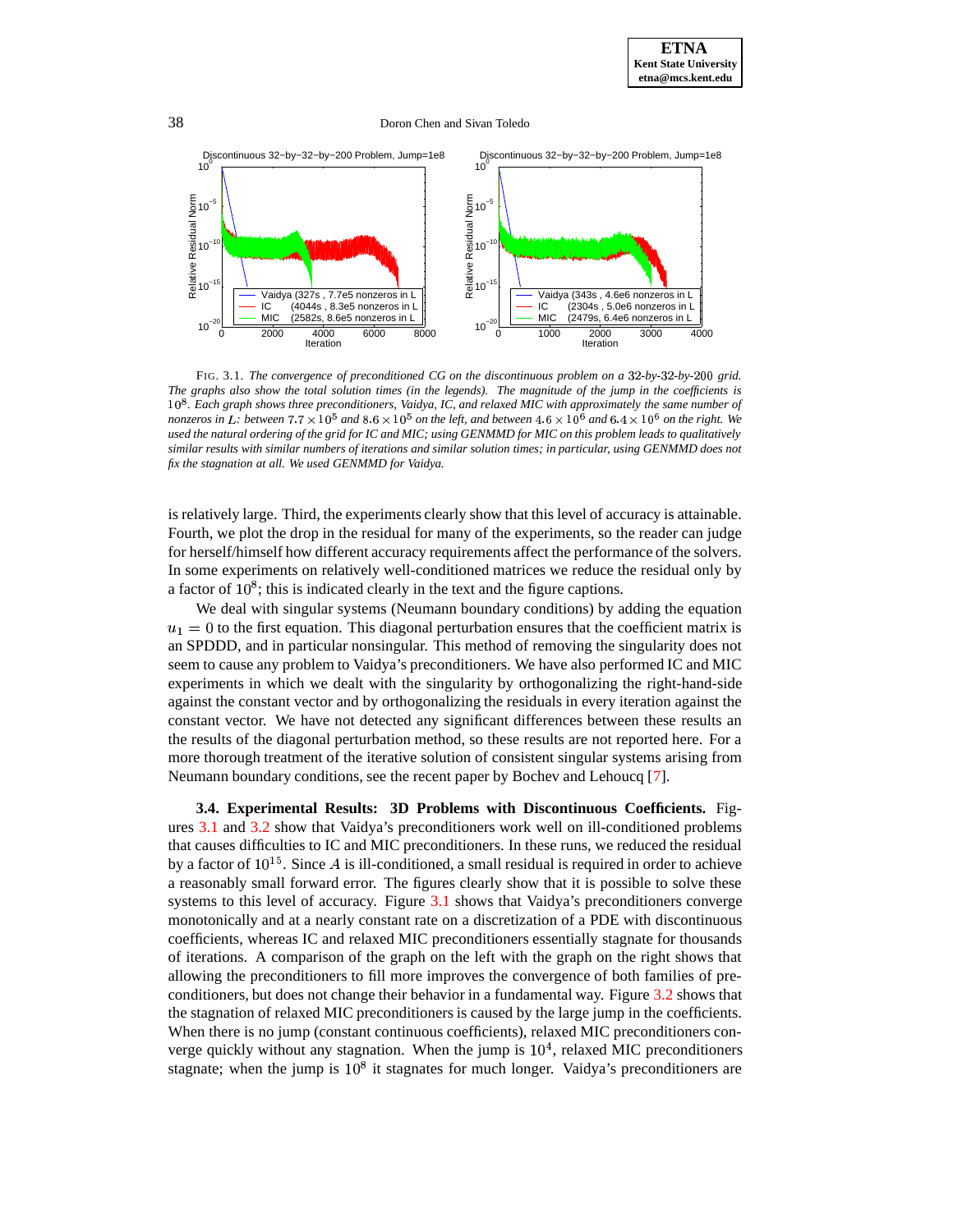

<span id="page-9-0"></span>FIG. 3.2. *The convergence of preconditioned CG on the discontinuous problem on a -by--by-*-- *grid as* a function of the jump in the coefficients. The graphs also show the total solution times (in the legends). The graph of the left shows the convergence of Vaidya with no jump, a jump of  $10^4$ , and a jump of  $10^8$ ; these three preconditioners all have  $4.6 \times 10^6$  nonzeros in L. The graph on the right shows the convergence of relaxed MIC with the same three jumps; these preconditioners have between  $6.4 \times 10^6$  and  $8.8 \times 10^6$  nonzeros in L. The behavior of IC, which is not shown, is qualitatively similar to that of relaxed MIC, although convergence is slower. We again used the *natural ordering for MIC and GENMMD for Vaidya (using GENMMD for MIC does not change its performance significantly).*

almost insensitive to the size of the jump. In fact, when the jump is large, they converge slightly faster than when there is no or almost no jump.

Figure [3.2](#page-9-0) also shows that on relatively well-conditioned problems (no jump), relaxed MIC outperforms Vaidya's preconditioners. With a medium size jump  $(10<sup>4</sup>)$ , the performance of relaxed MIC and of Vaidya's preconditioners are roughly comparable, but with a large jump, Vaidya's preconditioners leads to much faster solution times.

These results do not imply that IC and MIC preconditioners stagnate on matrices arising from problems with discontinuous in general, only that they stagnate on this particular problem. In fact, we experimented with various discontinuous problems, and on many of them IC and MIC preconditioners do not stagnate. The behavior of Vaidya's preconditioners is independent of the details of the discontinuity. Hence, we cannot conclude from this experiment that IC and MIC preconditioners perform poorly on discontinuous problems, but we can conclude that on some problems that cause IC and MIC preconditioners difficulties, Vaidya's preconditioners work well.

**3.5. Experimental Results: Eigenvalue Distributions.** The nearly constant convergence rate of Vaidya's preconditioners, evident in both Figure [3.1](#page-19-0) and Figure [3.2,](#page-9-0) suggests that the eigenvalues of the preconditioned system are probably distributed evenly throughout the spectrum. In general, this is not a desirable property: clustered eigenvalues would lead to faster convergence, at least on well-conditioned problems. We have observed the same behavior in all of our experiments. Figure [3.3](#page-16-0) explores this issue further by presenting the convergence and eigenvalues of both Vaidya and relaxed-MIC preconditioners on two problems that are small enough that we can compute the eigenvalues numerically. One problem is a difficult 3D problem with discontinuous coefficient that clearly displays the same qualitative convergence behavior that we have seen in Figures [3.1](#page-19-0) and [3.2.](#page-9-0) Figure [3.4](#page-17-0) plots the eigenvalues of the unpreconditioned coefficient matrix of this ill-conditioned problem. The other is a 2D problem with constant coefficients on which Vaidya and relaxed MIC preconditioners perform similarly, as shown both here and in Section [3.7.](#page-17-1)

On both problems, the eigenvalues of the Vaidya-preconditioned operator range from 1 to the condition number of the preconditioned system, which are approximately 288 (3D)

**ETNA Kent State University etna@mcs.kent.edu**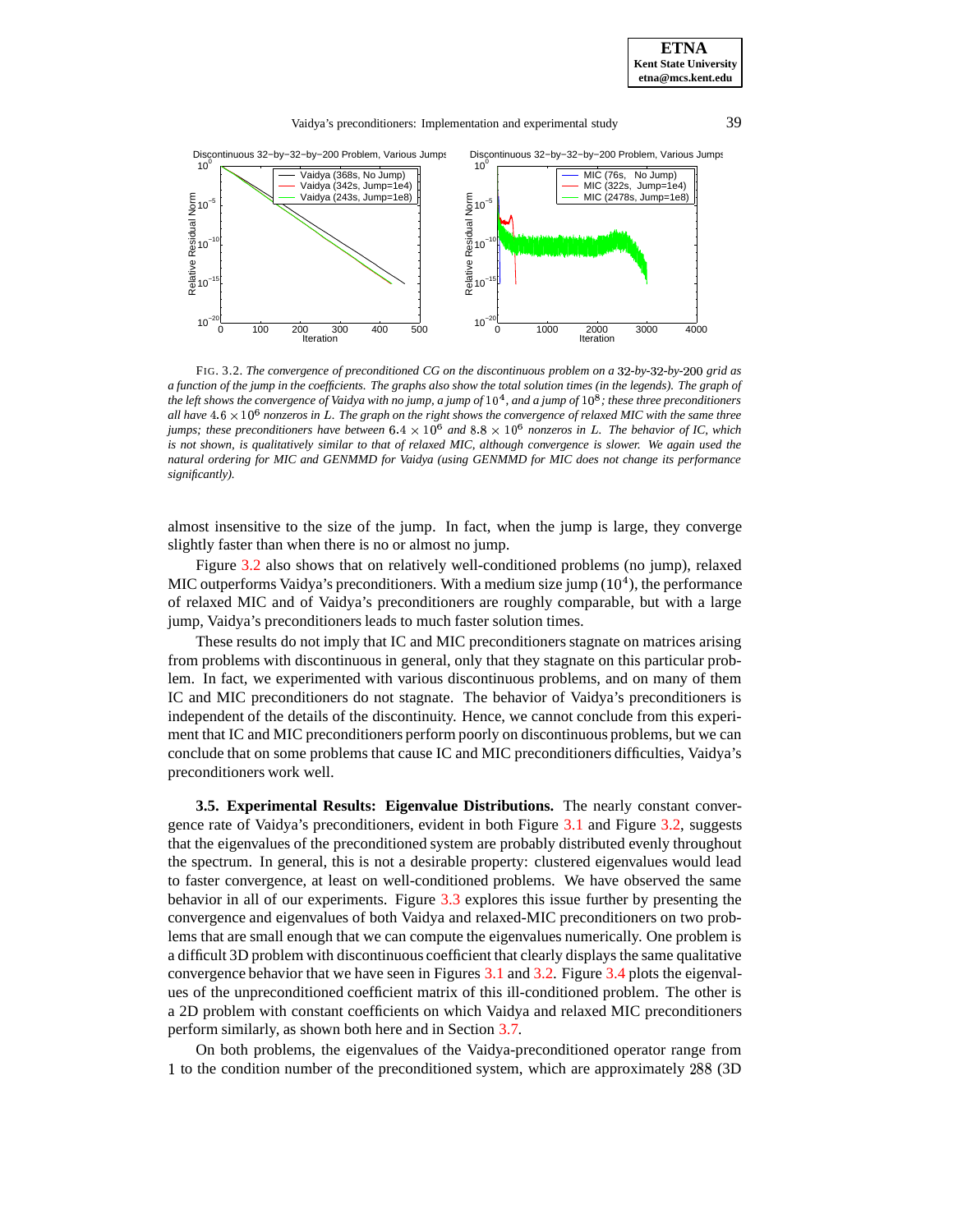problem) and 83 (2D problem). The theory of Vaidya's preconditioners predicts that the eigenvalues are bounded from below by 1. There is a fairly large cluster of eigenvalues near 1 (478 eigenvalues in the 2D problem) and the rest are larger. The eigenvalues are not distributed uniformly but they have no significant clusters either.

The Relaxed-MIC-preconditioned operators have a qualitatively different eigenvalue distribution. The spectrum contains a few eigenvalues below  $1(29)$  in the 2D problem, about  $316$ in the 3D problem). It has a larger cluster at 1 than the Vaidya preconditioner ( $1201$  eigenvalues in the 2D problem). Above 1, the spectrum is much more clustered than Vaidya's, especially in the 3D problem, and the large eigenvalue is smaller than Vaidya's. The main difference between the difficult 3D problem, on which MIC preconditioners clearly stagnate, and the easy 2D problem on which it converges monotonically, is the behavior of the small eigenvalues. In the easy 2D problem, the smallest is 0.19, not particularly small; on the difficult 3D problem, some are tiny, the smallest being  $8.3 \times 10^{-10}$ . On the 3D problem the MIC-preconditioned oparator has a large condition number, around  $1.6 \times 10^{10}$ , versus only 288 for Vaidya's preconditioner. It seems likely, however, that it is not the large condition number of MIC preconditionersthat is causing the stagnation, but numerical issues. Although the MIC-preconditioned operator has a large condition number, its eigenvalues are well clustered. It appears that what is causing the problem is the magnitude of the small eigenvalues. These small eigenvalues may cause loss of conjugacy between the direction vectors, or they may cause an error in the direction of the corresponding eigenvectors to reappear in the approximate solution after they have been filtered out. In order to explore this issue further, we repeated the 3D experiment in Matlab using two other iterative solvers: MINRES and GMRES without restarts. The two solvers showed similar convergence behavior, and neither converged monotonically (that is, the 2-norm of the residuals oscillated). This suggests the loss of orthogonality is not the problem. This issue merits further investigation, beyond the scope of this paper.

Clearly, the distribution of the eigenvalues in Vaidya-preconditioned operators does not appear to contain extremely small or large eigenvalues, which helps explain its robustness. On the other hand, the distribution also does not appear to contain significant clusters besides the one at 1, which helps explain why its basic convergence rate is not particularly fast: the worst-case Chebychev polynomial approximation bound, which depends only on the extreme eigenvalues, is probably fairly tight. The eigenvalue distribution of MIC preconditioners(and probably IC preconditioners) tends to be more clustered, which helps explain its effectiveness on many problems, but it may have a few tiny outliers that cause difficulties.

**3.6. Experimental Results: 3D problems with Constant Coefficients.** Figure [3.5](#page-17-2) shows that on a well-conditioned 3D problem (Neumann boundary conditions and constant coefficients), MIC preconditioners beat Vaidya's preconditioners no matter how much fill we allow. Figure [3.2](#page-9-0) reports similar performance on a differently-shaped region when there is no jump. Table [3.1,](#page-11-0) which reports additional data on the same experiment, helps to explain this phenomenon. The data in the table shows that Vaidya's preconditioners perform poorly due to two main reasons:

- 1. They converge much slower than MIC preconditioners given similar amounts of fill. For example, a MIC preconditioner with  $2.0 \times 10^7$  nonzeros in *L* converges in 88 iterations, but Vaidya's preconditioner with more fill converges in 674 iterations.
- 2. They take longer to factor than MIC preconditioners given similar amounts of fill. This is not due to some inefficiency in the factorization code, but due to a poorer distribution of nonzeros in the columns of  $L$ , which requires more floating-point operations to factor. (The number of flops to factor a sparse matrix is proportional to the sum of the squares of the nonzeros in each column of  $L$ , and in Vaidya's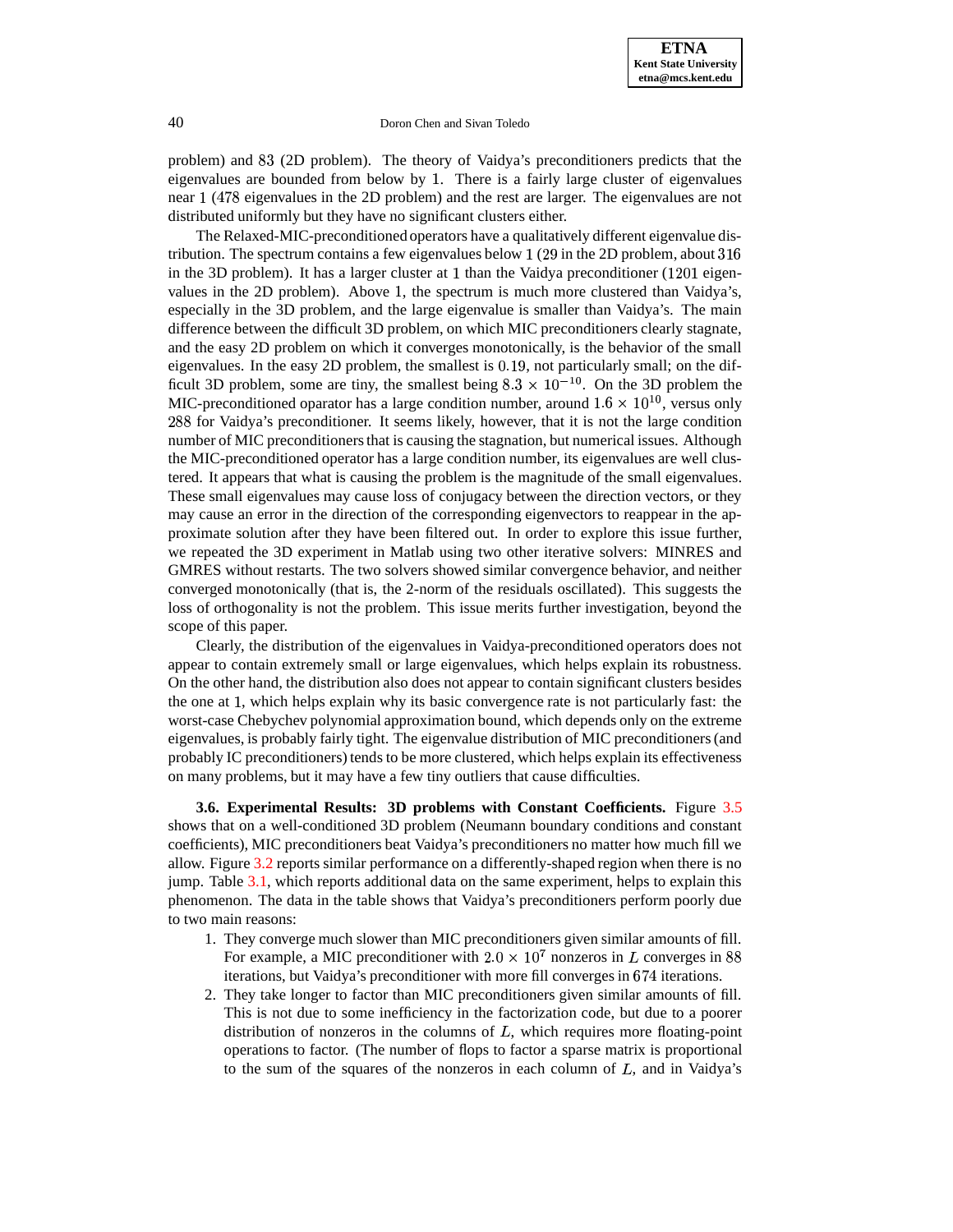#### Vaidya's preconditioners: Implementation and experimental study 41

#### TABLE 3.1

<span id="page-11-0"></span>*The performance* of *Vaidya* and *MIC* preconditioners on a 3D 100-by-100-by-100 isotropic problem with *Neumann boundary conditions. The table shows the parameter (drop tolerance or the number* - *of subgraphs) used to* construct each preconditioners, the number of nonzeros in  $L$ , the preconditioner-creation time  $T_c$ , the ordering time  $T_o$ , the factorization time  $T_f$ , the iterations time  $T_s$ , the total solution time  $T_t$ , and the number of iterations to reduce the norm of the residual by  $10^{15}$ . In this experiment GENMMD leads to even slower times for Vaidya.

| Precond    | Param | Ordering      | nnz(L) | $T_c$ | $T_o$ | $T_f$ | $T_s\,$ | $T_t$  | $#$ its |
|------------|-------|---------------|--------|-------|-------|-------|---------|--------|---------|
| <b>MIC</b> | 0.1   | <b>GENMMD</b> | 4.0e6  |       | 58.7  | 7.4   | 1121.9  | 1187.0 | 669     |
| <b>MIC</b> | 0.01  | <b>GENMMD</b> | 1.1e7  |       | 58.7  | 24.2  | 349.7   | 431.6  | 135     |
| <b>MIC</b> | 0.003 | <b>GENMMD</b> | 2.0e7  |       | 58.7  | 55.1  | 305.0   | 418.2  | 88      |
| <b>MIC</b> | 0.001 | <b>GENMMD</b> | 3.2e7  |       | 58.7  | 138.5 | 293.9   | 490.2  | 63      |
| Vaidya     | 1000  | <b>METIS</b>  | 3.3e6  | 8.8   | 51.2  | 26.4  | 3274.4  | 3360.8 | 2460    |
| Vaidya     | 3000  | <b>METIS</b>  | 5.2e6  | 8.9   | 53.7  | 97.2  | 2092.7  | 2252.5 | 1381    |
| Vaidya     | 10000 | <b>METIS</b>  | 1.0e7  | 9.2   | 55.9  | 360.9 | 1833.0  | 2258.1 | 900     |
| Vaidya     | 30000 | <b>METIS</b>  | 2.2e7  | 9.6   | 58.6  | 825.3 | 2083.5  | 2976.5 | 674     |

preconditioners on 3D problems the sum of squares is much larger than the sum of squares in IC and MIC preconditioners, even when the sums themselves are similar.) Due to these two reasons, a relatively sparse Vaidya preconditionertakes too long to converge, and a relatively dense one takes too long to factor without reducing the number of iterations sufficiently to render it efficient.

**3.7. Experimental Results: 2D Problems with Constant Coefficients.** The situation is quite different for two dimensional problems. Figure [3.6](#page-17-1) shows that the performance of Vaidya's preconditionersis comparable to relaxed-MIC preconditioners with similar amounts of fill. There are small differences in performance, but they are not very significant. Without diagonal modification, IC preconditioners perform more poorly than both relaxed-MIC and Vaidya preconditioners. The figure shows that in spite of theoretical results that suggest that both MIC and Vaidya's preconditioners should outperform direct solvers asymptotically, direct solvers are very effective on 2D problems. Although the asymptotic arithmetic complexity of a direct solver on an n-node 2D grid is  $\Theta(n^{1.5})$ , it beats in practice the asymptotically more efficient Vaidya and MIC solvers. The reason for this behavior is most likely the good cache behavior and the low overhead of the multifrontal factorization code that we are using. In 3D the situation is completely different since direct solvers incur a huge amount of fill. (The situation is also different in 2D when the required reduction in the norm of the residual is not large; in this case, iterative solvers run faster whereas direct solvers cannot exploit the lax accuracy requirement.) The graph also shows the difference between the convergence behavior of Vaidya and that of IC and relaxed-MIC preconditioners on this problem, when the factors of all three preconditioners have approximately  $1.6 \times 10^7$  nonzeros. Vaidya's preconditioners exhibit the same nearly-constant convergence rate that we have also seen in Figures [3.1](#page-19-0) and [3.2.](#page-9-0) IC and relaxed MIC preconditioners converge essentially monotonically, which was not the case in Figures [3.1](#page-19-0) and [3.2,](#page-9-0) but their convergence is more erratic than that of Vaidya's preconditioners: the first few iterations are very effective, they then stagnate for a while, and then converge at an approximately constant rate, but slower than Vaidya's (and slower for IC than for relaxed MIC).

Figure [3.7](#page-18-0) and Table [3.2](#page-12-1) demonstrate that Vaidya's preconditioners scale well on 2D problems as a function of the mesh size. The data shows that Vaidya's preconditioners scale well with the mesh size. The number of iterations grows as the mesh grows, but only slowly.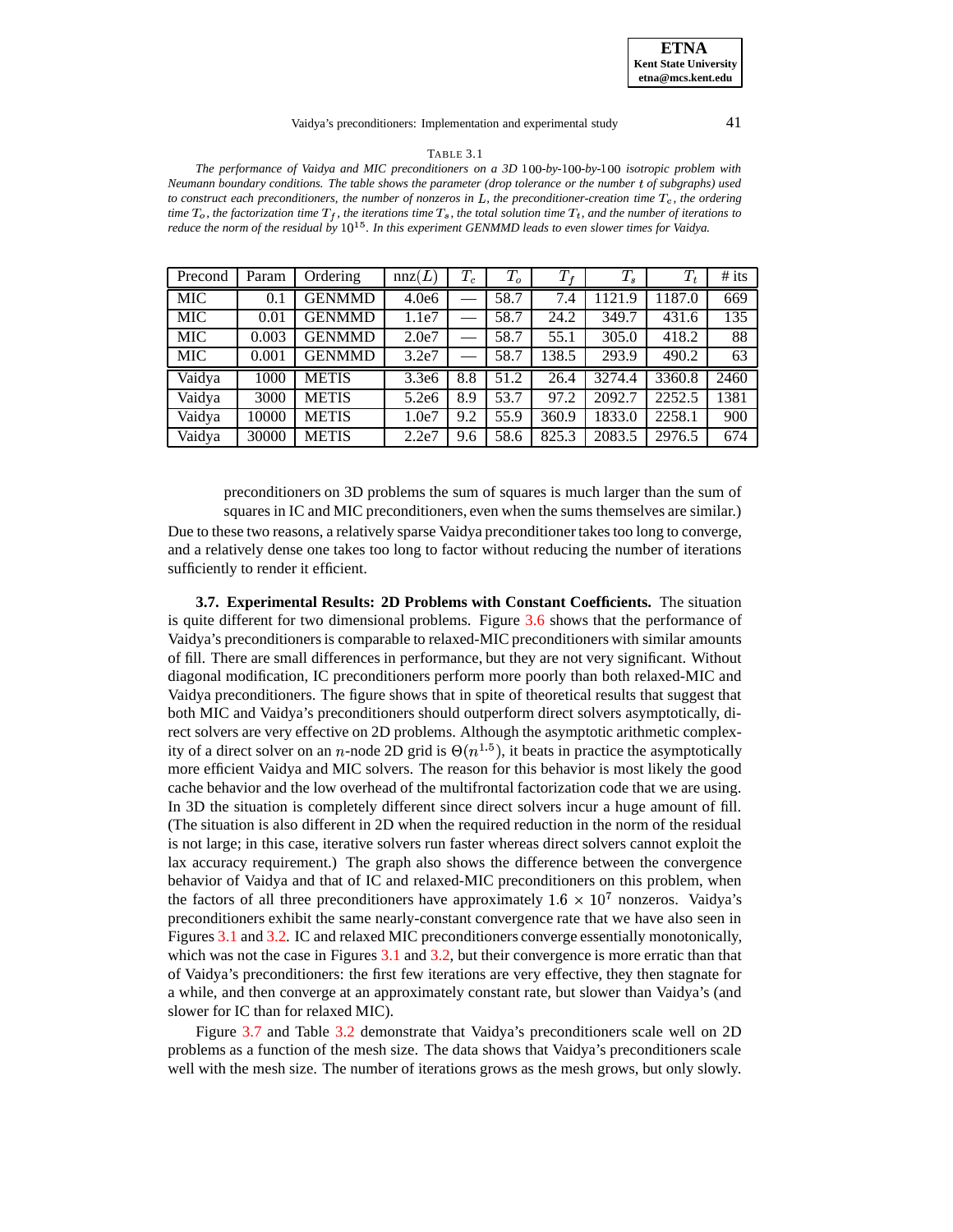#### TABLE 3.2

<span id="page-12-1"></span>*The number of iterations for Vaidya's preconditioners with* - *nonzeros in on isotropic 2D problems with* Neumann boundary conditions. The reduction in the residual is by a factor of 10<sup>8</sup>. The data shows that Vaidya's preconditioners scale well with problem size. The numbers of iterations with Dirichlet boundary conditions are the *same, except that 51 rather than 56 iterations were required on grid size 700.*

| Grid Size 300 500 700 900 1100 1300 1500 |    |    |  |  |  |
|------------------------------------------|----|----|--|--|--|
| <b>Iterations</b>                        | 41 | ΔΔ |  |  |  |

Note that the experiment uses preconditioners with approximately  $10n$  nonzeros in L, so constructing them and applying them is roughly linear in the size of the mesh. In other words, these Vaidya preconditioners combine linear scaling of the work per iteration with a slow growth in the number of iterations, a highly desirable behavior. The data also shows that Vaidya's preconditioners are insensitive to the difference between Neumann and Dirichlet boundary conditions.

Figure [3.7](#page-18-0) also shows that IC and MIC preconditioners are sensitive to the boundary conditions. The experiments show that at this level of fill in the preconditioners, the number of iterations that Vaidya's preconditioners perform scales similarly to MIC's scaling on Dirichlet boundary conditions.

**3.8. Experimental Results: Anisotropic 2D Problems.** Vaidya's preconditioners are unaffected by the original ordering of the matrix and are capable of automatically exploiting numerical features. On anisotropic problems, Vaidya's preconditioners are almost completely unaffected by whether the direction of strong influence is the  $x$  or the  $y$  direction, as shown in Figure [3.8.](#page-18-1) The construction of Vaidya's preconditioners starts with a maximum spanning tree, which always include all the edges (nonzeros) along the direction of strong influence. They are, therefore, capable of exploiting the fact that there is a direction of strong influence and they lead to faster convergence than on an isotropic problem. IC preconditioners, on the other hand, are sensitive to the interaction between the elimination ordering and the direction of strong influences. Figure [3.8](#page-18-1) shows that naturally-ordered relaxed MIC is much more effective for one direction of strong influence than for the other when the matrix ordering is fixed. When we use a minimum-degree ordering for relaxed MIC, its performance becomes independent of the direction of strong influence.

Figure [3.8](#page-18-1) also shows that the performance of Vaidya's preconditioners on this problem is better or similar to the performance of relaxed MIC preconditioners, especially when the preconditioners are sparse.

<span id="page-12-0"></span>Similar experiments with unmodified IC preconditioners showed that their performance is worse than that of relaxed MIC preconditioners, so it is not shown in these graphs.

**4. Conclusions .** Our main findings from this experimental study are as follows.

- Vaidya's preconditioners converge at an almost constant rate on a variety of problems. This behavior is very different from that of incomplete Cholesky preconditioners, which have periods of rapid convergence, periods of stagnation, and periods of roughly constant-rate convergence.
- As predicted by the theoretical analysis of Vaidya's preconditioners, they are sensitive only to the nonzero structure of the coefficient matrix and not to the values of its entries, as long as the matrices remain SPDDD matrices. Again, the behavior is different from that of incomplete Cholesky preconditioners, which are sensitive to the boundary condition, to anisotropy, and to discontinuities.
- Vaidya's preconditioners deliver comparable performance to that of incomplete Cholesky on a wide variety of two-dimensional problems. Although we have not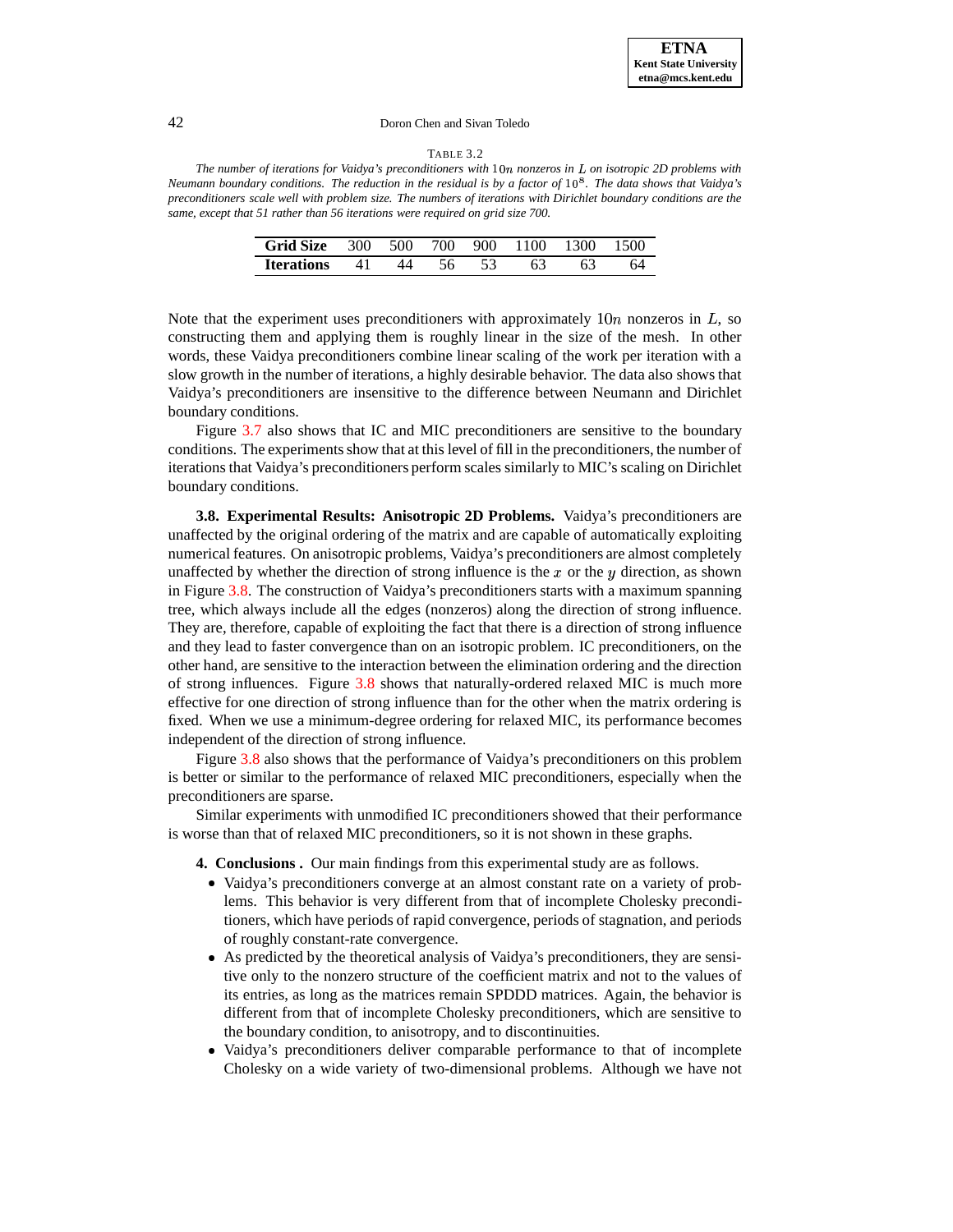tested them against state-of-the-art IC preconditioners or against many variants, we have tested them against relaxed drop-tolerance MIC preconditioners, which are widely used in practice, and we have found them to be competitive.

 Vaidya's preconditioners deliver poorer performance than IC preconditioners with similar amounts of fill on some 3D problems, but dramatically better performance on other 3D problems. As a rule of thumb, if IC preconditioners performs poorly due to long stagnation, then Vaidya's preconditioners may perform better because it is unlikely to stagnate.

The nearly constant convergence rate of Vaidya's preconditioners have several implications. In general, this behavior is not desirable, since it suggests that the eigenvalues of the preconditioned system are evenly distributed throughout its spectrum. This implies that the worst-case Chebychev polynomial approximation bound, which depends only on the extreme eigenvalues, is probably tight. An eigenvalue distribution with clusters is more desirable, but Vaidya's preconditioners do not seem to produce clustered eigenvalues. On the other hand, the eigenvalue distribution of Vaidya's preconditioners seems to avoid stagnation. Therefore, Vaidya's preconditioners seem more appropriate for "difficult problems" on which other preconditioners lead to non-convergence or to long stagnation. Vaidya's preconditioners are less appropriate for situations in which low accuracy is acceptable, since other preconditioners, such as IC, may attain the required accuracy before they stagnate at a higher initial convergence rate than Vaidya's.

Figure [4.1](#page-19-0) shows one way in which the insight concerning the different convergence behavior of Vaidya and IC preconditioners can be used. The figure shows that on a problem on which IC preconditioners stagnate, we can exploit the rapid initial convergence rate of IC preconditioners by starting the iterations with a cheap  $IC(0)$  preconditioner and then switching to Vaidya. In principle, the loss of information incurred by restarting conjugate gradient may cause the solver to stagnate, but we see that in this case we do obtain a significant savings in running time over a plain Vaidya preconditioner (and over IC preconditioners, which stagnate on this problem).

Another way to exploit the nearly constant convergence rate is in time-to-completion predictions. Although progress bars, like the ones that browsers display to indicate the status of a file download, are not commonly used in numerical software, they could be quite useful to users. A user often has no idea whether an action that he or she initiated (in MATLAB, say) is going to run for an hour or two minutes. A progress bar can help the user determine whether they wish to wait or to abort a long-running computation. In many iterative solvers predicting the solution time is quite difficult because of the variable convergence rate. But with Vaidya's preconditioners the completion time can probably be estimated quite accurately after a few iterations. The time to complete the factorization phase can also be estimated quite accurately once the elimination tree and the nonzero counts for the columns (which indicate flop counts) have been computed. The ordering time is more difficult to estimate but is often insignificant.

Our codes are publicly available in a package called  $T A U C S$ . The package includes iterative solvers, codes that construct Vaidya's preconditioners(both for SPDDD matrices and for more general SDD matrices), an incomplete Cholesky factorization code, a multifrontal Cholesky factorization code, interfaces to METIS and other matrix ordering codes, matrix generation and I/O routines. The code that constructs Vaidya's preconditioners can be used, of course, with other iterative solver codes and other ordering and factorization codes. Our aim in supplying these codes is both to allow Vaidya's preconditioners to be integrated into linear solver libraries and into applications, and to facilitate further research on this class of

<span id="page-13-0"></span><sup>2</sup>http://www.tau.ac.il/˜stoledo/taucs.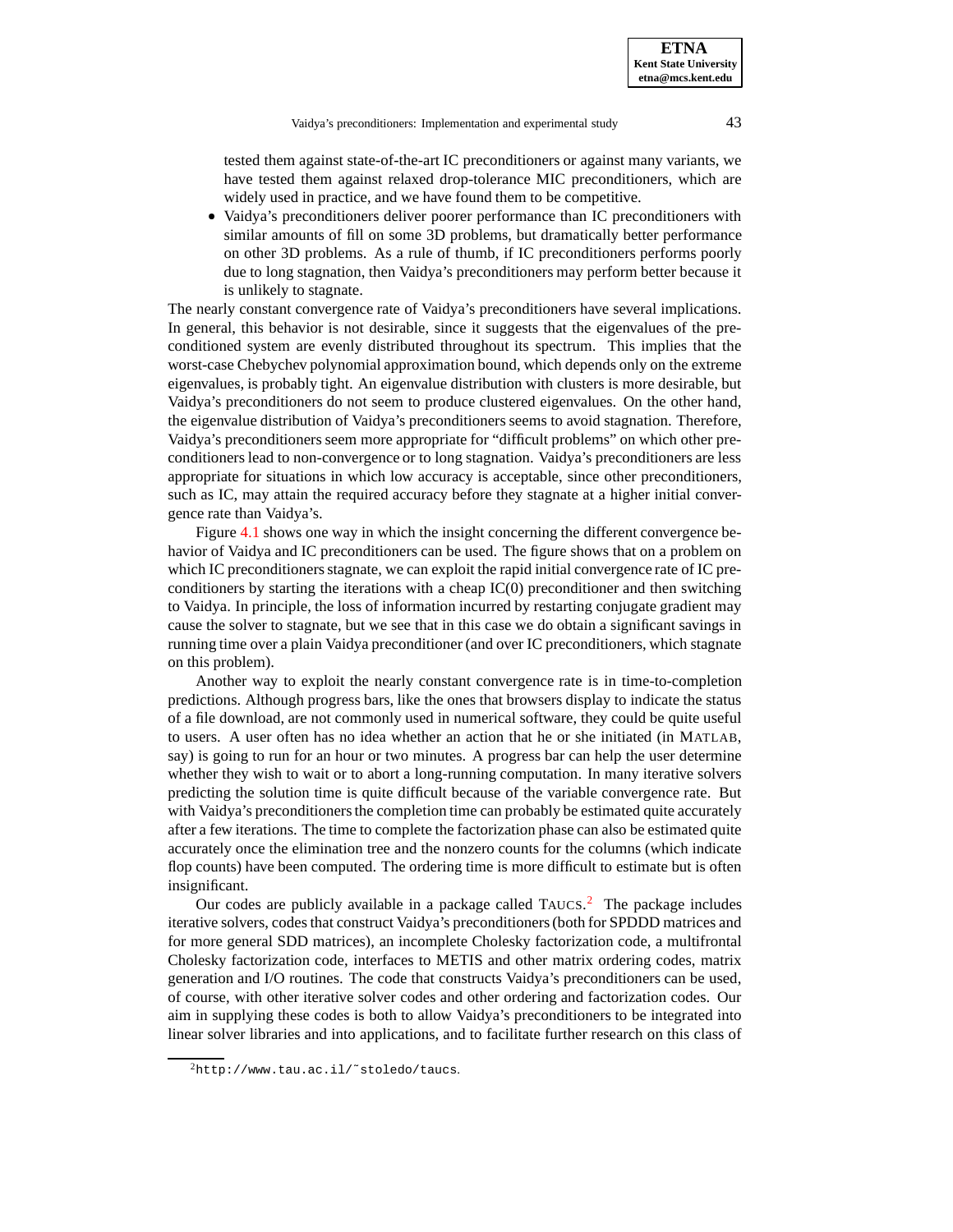preconditioners.

We believe that Vaidya's preconditioners are worthy of further investigation. Are there effective Vaidya-like preconditionersfor 3D problems? Are there specific maximum spanning trees for problems with constant coefficients that lead to faster convergence? Can we benefit from starting from near-maximal spanning trees with better combinatorial structure? How can we extend Vaidya's preconditioners to more general classes of matrices?

Two ideas that have appeared in the literature suggest how Vaidya's preconditioners can be improved, especially on 3D problems where our study indicates that they are often slow. In his PhD thesis, Joshi suggests a different edge-dropping algorithm for matrices arising from regular finite-differences discretization of Poisson problems with constant coefficients [\[16\]](#page-15-1). Although preconditioners limited to regular problems with constant coefficients are not particularly useful given the state of the art in multigrid and domain decomposition, edge-dropping methods inspired by Joshi's ideas may prove useful for more challenging problems. Another idea concerns recursion. This idea was mentioned by Vaidya [\[27\]](#page-15-0) and further explored by Joshi  $[16]$ , Reif  $[26]$ , and Boman  $[8]$ . The main idea is to form a Vaidya preconditioner  $M$  but to avoid factoring it completely. Instead, we eliminate some of the rows and columns in  $M$  and form the Schur complement (the reduced trailing submatrix). Instead of factoring the Schur complement, we form a Vaidya preconditioner for the Schur complement. Each preconditioning operation in the outer iterative linear solver now requires solving a Schur-complement problem iteratively. Our code can construct and use such preconditioners, but additional research is required to determine how effective they are. (We performed limited experiments with recursive Vaidya preconditioners and have not found problems on which they were more effective than plain Vaidya preconditioners.)

*Acknowledgements..* Thanks to Bruce Hendrickson and to Erik Boman for numerous discussions and suggestions. Thanks to Rich Lehoucq for helpful comments and for pointing us to [\[24\]](#page-15-3). Thanks to Henk van der Vorst and to Eldad Haber for helpful comments. Thanks to Cleve Ashcraft for helping us resolve problems with SPOOLES, which we used in early experiments not reported here. Thanks to the two anonymous referees for their helpful comments.

#### REFERENCES

- <span id="page-14-6"></span><span id="page-14-2"></span>[1] M. A. AJIZ AND A. JENNINGS, *A robust incomplete Choleski-conjugate gradient algorithm*, Internat. J. Numer. Methods Engrg., 20 (1984), pp. 949–966.
- [2] C. ASHCRAFT AND R. GRIMES, *On vectorizing incomplete factorizations and SSOR preconditioners*, SIAM J. Sci. Statist. Comput., 9 (1988), no. 1, pp. 122–151.
- <span id="page-14-9"></span>[3] O. AXELSSON, *Iterative Solution Methods*, Cambridge University Press, 1994.
- <span id="page-14-7"></span>[4] O. AXELSSON AND G. LINDSKOG, *On the eigenvalue distribution of a class of preconditioning matrices*, Numer. Math., 48 (1986), pp. 479–498.
- <span id="page-14-8"></span><span id="page-14-1"></span>[5] , *On the rate of convergence of the preconditioned conjugate gradient method*, Numer. Math., 48 (1986), pp. 499–523.
- [6] M. BERN, J. R. GILBERT, B. HENDRICKSON, N. NGUYEN, AND S. TOLEDO, *Support-graph preconditioners*, Tech. Rep., School of Computer Science, Tel-Aviv University, 2001.
- <span id="page-14-10"></span>[7] P. BOCHEV AND R. B. LEHOUCQ, *On finite element solution of the pure Neumann problem*, Tech. Rep. SAND2001-0733J, Sandia National Laboratories, 2001.
- <span id="page-14-11"></span>[8] E. G. BOMAN, *A note on recursive Vaidya preconditioners*. Unpublished manuscript, Feb. 2001.
- <span id="page-14-0"></span>[9] E. G. BOMAN, D. CHEN, B. HENDRICKSON, AND S. TOLEDO, *Maximum-weight-basis preconditioners*. To appear in *Numer. Linear Algebra Appl.*, 29 pages, June 2001.
- <span id="page-14-3"></span>[10] T. H. CORMEN, C. E. LEISERSON, AND R. L. RIVEST, *Introduction to Algorithms*, MIT Press and McGraw-Hill, 1990.
- <span id="page-14-4"></span>[11] E. CUTHILL AND J. MCKEE, *Reducing the bandwidth of sparse symmetric matrices*, in Proceedings of the 24th National Conference of the Association for Computing Machinery, 1969, pp. 157–172.
- <span id="page-14-5"></span>[12] I. DUFF AND J. REID, *The multifrontal solution of indefinite sparse symmetric linear equations*, ACM Trans. Math. Software, 9 (1983), pp. 302–325.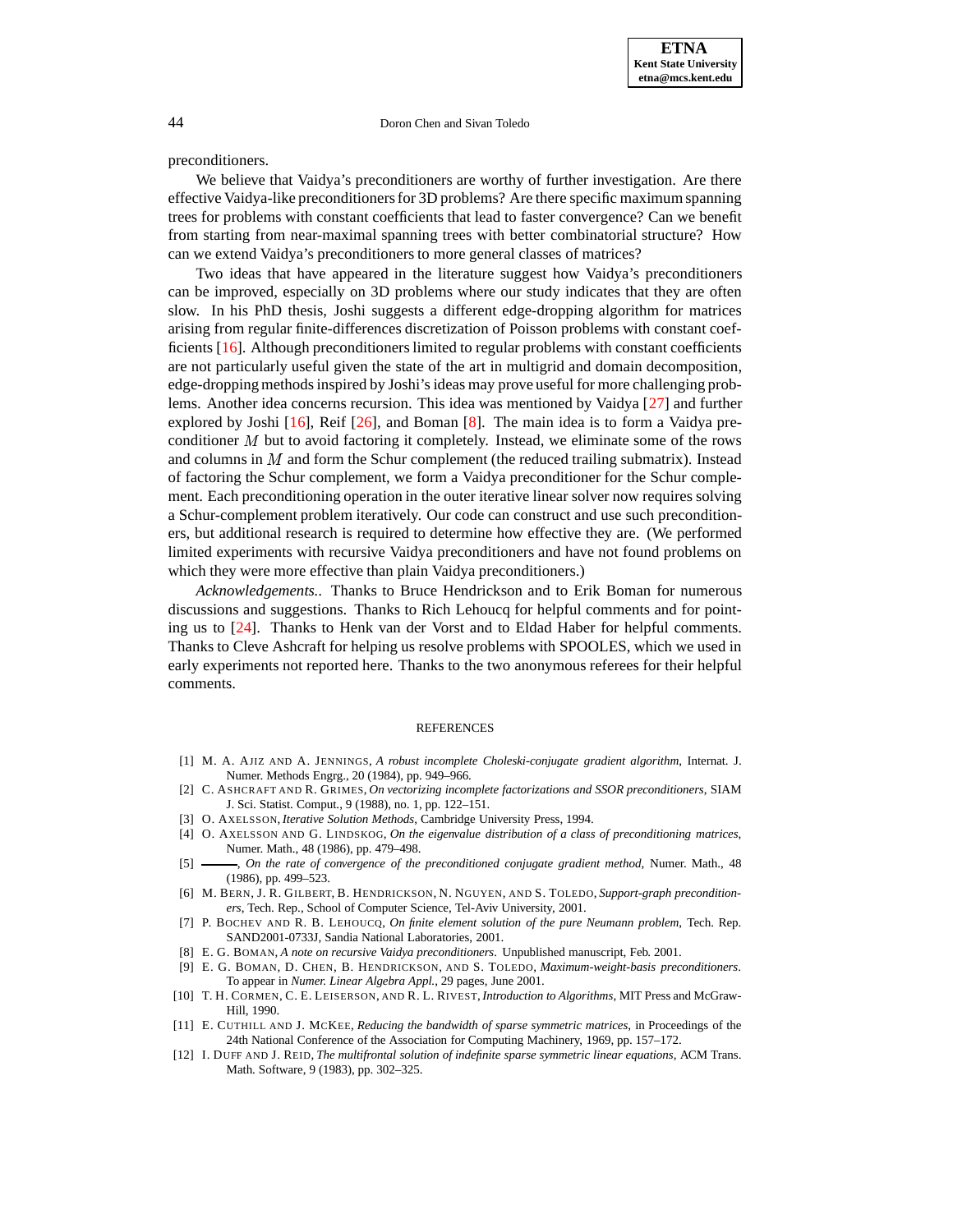Vaidya's preconditioners: Implementation and experimental study 45

- <span id="page-15-9"></span>[13] I. S. DUFF AND G. MEURANT, *The effect of ordering on preconditioned conjugate gradient*, BIT, 29 (1989), pp. 635–657.
- <span id="page-15-14"></span><span id="page-15-12"></span>[14] G. H. GOLUB AND C. F. V. LOAN, *Matrix Computations*, Johns Hopkins University Press, 3rd ed., 1996.
- <span id="page-15-1"></span>[15] I. GUSTAFSSON,*A class of first-order factorization methods*, BIT, 18 (1978), pp. 142–156.
- [16] A. JOSHI, *Topics in Optimization and Sparse Linear Systems*, PhD thesis, Department of Computer Science, University of Illinois at Urbana-Champaign, 1997.
- <span id="page-15-6"></span>[17] G. KARYPIS AND V. KUMAR, *Multilevel k-way partitioning scheme for irregular graphs*, J. Parallel Distrib. Comput., 48 (1998), pp. 96–129.
- <span id="page-15-8"></span><span id="page-15-7"></span>[18] , *A parallel algorithm for multilevel graph partitioning and sparse matrix ordering*, J. Parallel Distrib. Comput., 48 (1998), pp. 71–85.
- [19] G. KUMFERT AND A. POTHEN, *Two improved algorithms for reducing the envelope size and wavefront of sparse matrices*, BIT, 18 (1997), pp. 559–590.
- <span id="page-15-10"></span>[20] J. W. H. LIU, *The multifrontal method for sparse matrix solution: Theory and practice*, SIAM Rev., 34 (1992), pp. 82–109.
- <span id="page-15-11"></span>[21] J. A. MEIJERINK AND H. A. VAN DER VORST, *An iterative solution method for linear systems of which the coefficient matrix is a symmetric M-matrix*, Math. Comp., 31 (1977), pp. 148–162.
- <span id="page-15-4"></span>[22] Y. NOTAY, *DRIC: A dynamic version of the RIC method*, Numer. Linear Algebra with Appl., 1 (1994), pp. 511–532.
- <span id="page-15-2"></span>[23] E. L. POOLE, M. HEROUX, P. VAIDYA, AND A. JOSHI, *Performance of iterative methods in ANSYS on Cray parallel/vector supercomputers*, Comput. Systems Engrg., 3 (1995), pp. 251–259.
- <span id="page-15-3"></span>[24] G. POOLE, Y.-C. LIU, AND J. MANDEL, *Advancing analysis capabilities in ANSYS through solver technology*, in Proceedings of the 10th Copper Mountain Conference on Multigrid Methods, Copper Mountain, Colorado, April 2001.
- <span id="page-15-5"></span>[25] R. C. PRIM, *Shortest connection networks and some generalizations*, Bell System Technical Journal, 36 (1957), pp. 1389–1401.
- <span id="page-15-15"></span>[26] J. H. REIF, *Efficient approximate solution of sparse linear systems*, Comput. Math. Appl., 36 (1998), pp. 37– 58.
- <span id="page-15-0"></span>[27] P. M. VAIDYA, *Solving linear equations with symmetric diagonally dominant matrices by constructing good preconditioners*. Unpublished manuscript. A talk based on the manuscript was presented at the IMA Workshop on Graph Theory and Sparse Matrix Computation, October 1991, Minneapolis.
- <span id="page-15-13"></span>[28] H. VAN DER VORST, *High-performance preconditioning*, SIAM J. Sci. Statist. Comput., 10 (1989), pp. 1174– 1185.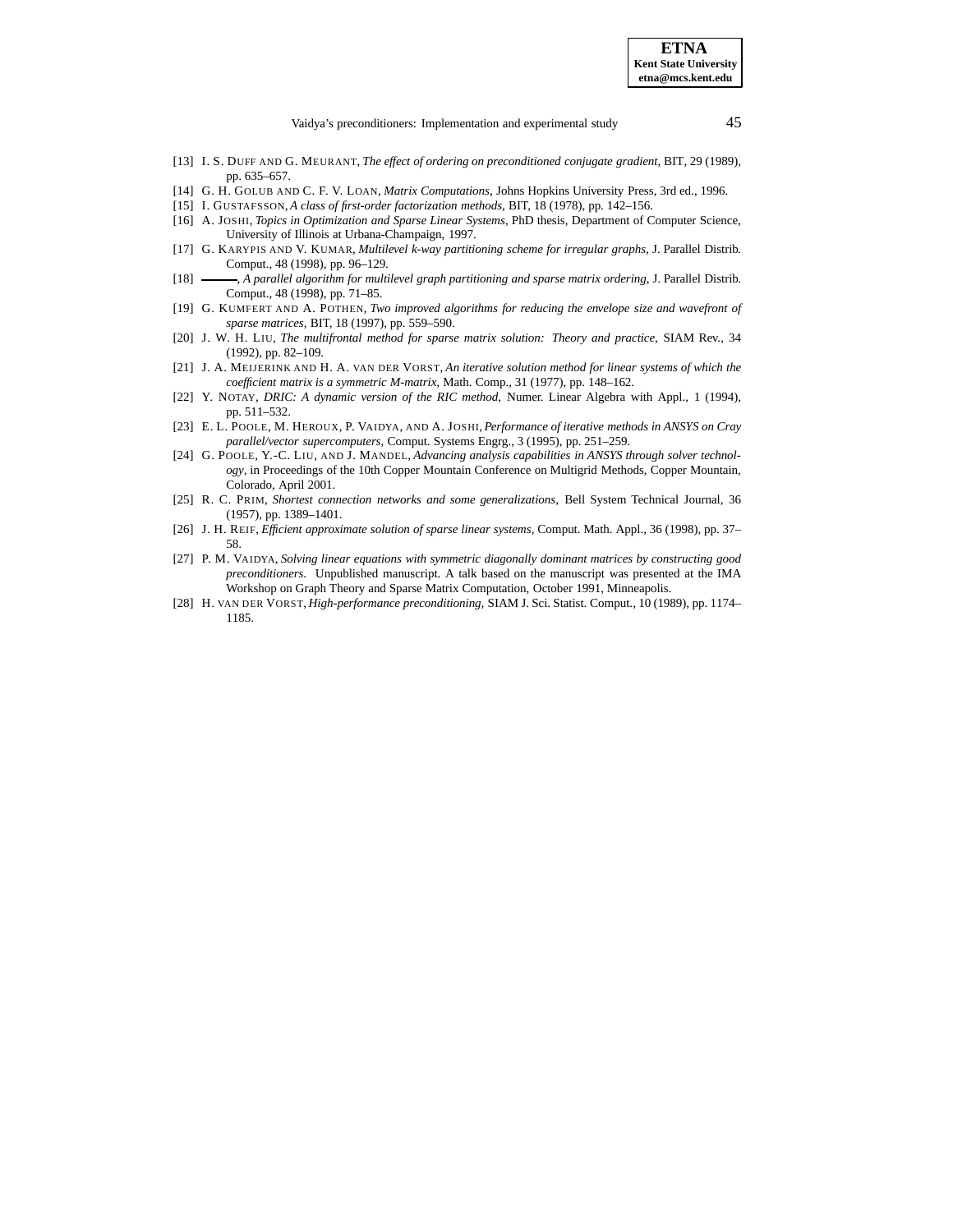

<span id="page-16-0"></span>FIG. 3.3. *The convergence and generalized eigenvalues of Vaidya and relaxed-MIC preconditioners. The three* graphs on the left show the behavior on a 16-by-16-by-16 problem with discontinuous coefficients and Neumann boundary conditions, and the three graphs on the right show the behavior on a 50-by-50 2D isotropic problems with *Dirichlet boundary conditions. In both cases, the Vaidya and relaxed-MIC preconditioners have roughly the same* number of nonzeros in L (indicated in the legend). In the 3D problem, Vaidya was ordered using GENMMD and MIC using the natural ordering, in the 2D problem, both were ordered using GENMMD. For each problem, the top graph plots the convergence (2-norm of the residual), the middle graph plots the eigenvalues on a linear-log scale, and the bottom graph plots the eigenvalues on a log-log scale, which allows the reader to observe the small eigenvalues. *The* generalized eigenvalues  $\lambda$  of  $Ax = \lambda Mx$  in were computed by MATLAB 6 *using*  $eig(A, M, 'chol'')$ *. The eigenvalues are presented from smallest (leftmost) to largest (rightmost).*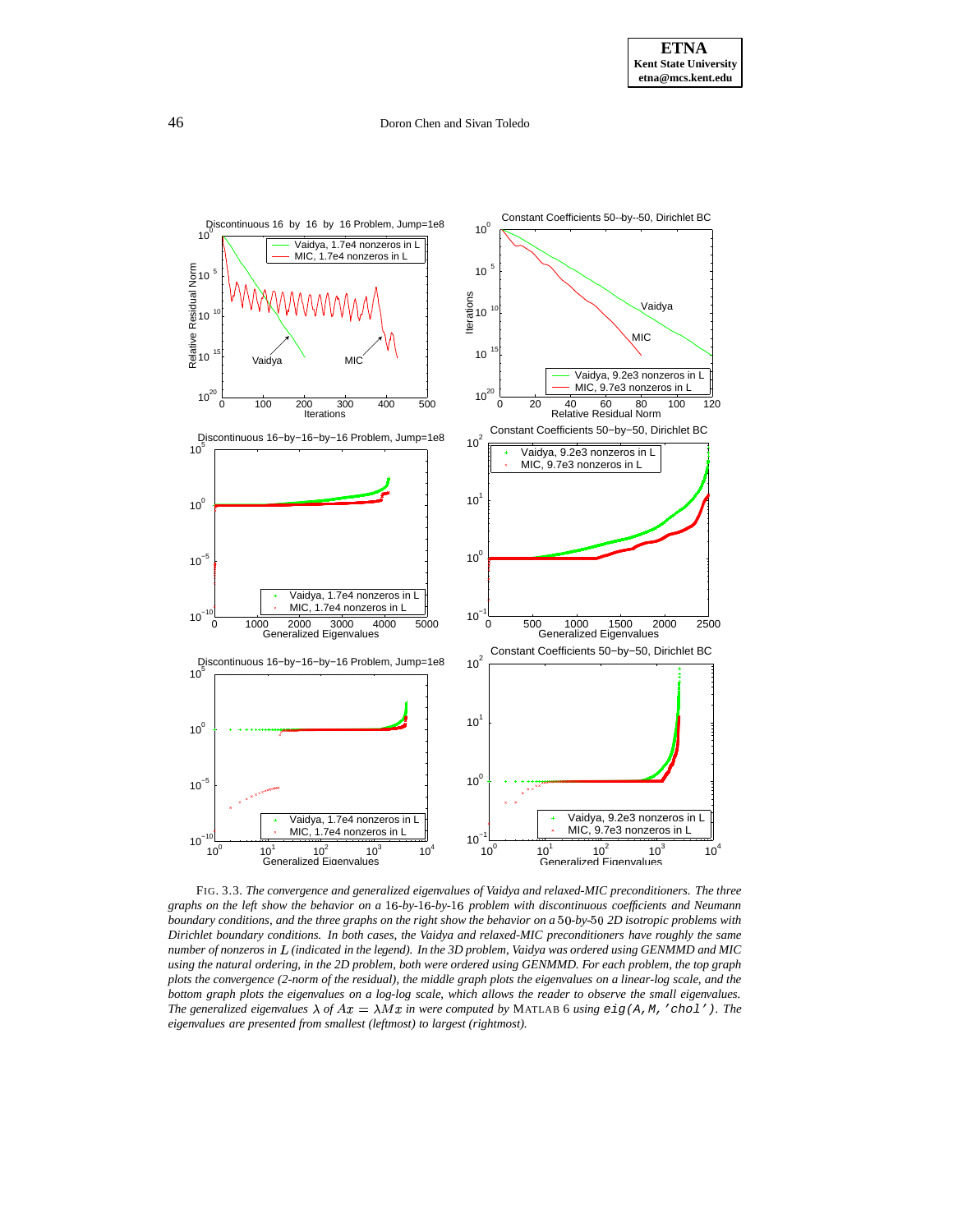![](_page_17_Figure_1.jpeg)

<span id="page-17-0"></span>FIG. 3.4. *The eigenvalues of the -by- -by- problem with discontinuous coefficients and Neumann boundary* conditions, without preconditioning. The condition number is approximately  $3 \times 10^{12}$ . The graphs display the eigenvalues, sorted from smallest to largest, as computed by by MATLAB 6 using  $eig(A)$ , on both a linear-log and *a log-log scale.*

![](_page_17_Figure_3.jpeg)

<span id="page-17-2"></span>FIG. 3.5. Total solution times as a function of the amount of fill for Vaidya and relaxed MIC on a 3D 100-by- --*-by-* -- *isotropic problem with Neumann boundary conditions. In this experiment we reduced the norm of the* residual by  $10^{15}$ . We have obtained similar results in an experiment in which we reduced the residual by only  $10^8$ . *The same experiment is also described in Table [3.1.](#page-11-0)*

![](_page_17_Figure_5.jpeg)

<span id="page-17-1"></span>FIG. 3.6. *The performance of Vaidya, IC, and relaxed-MIC preconditioners on* --*-by-* -- *2D isotropic* problems with Dirichlet boundary conditions. The graph on the left shows the total solution time as a function of fill in the preconditioner. The rightmost data point on this graph represents a direct solver. The graph on the right shows the reduction in the norm of the residual as a function of the number of iterations, where both preconditioners *have approximately*  $1.6 \times 10^7$  *nonzeros.*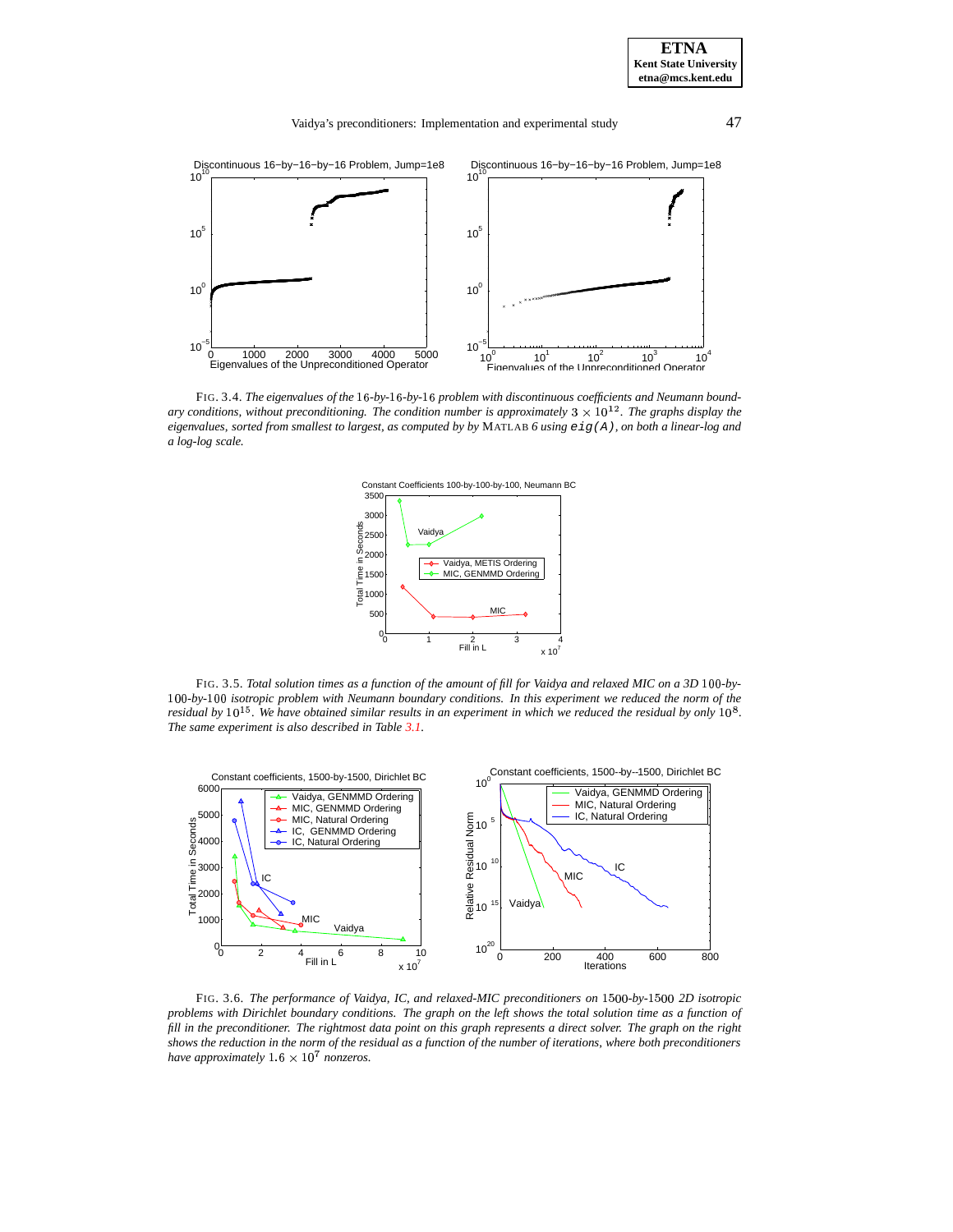![](_page_18_Figure_2.jpeg)

<span id="page-18-0"></span>FIG. 3.7. *Convergence of Vaidya, IC, and (unrelaxed) MIC preconditioners on 2D isotropic problems with Neumann (left) and Dirichlet (right) boundary conditions. All the preconditioners have approximately* - *nonzeros* in L. The graphs show the number of iterations it took to reduce the 2-norm of the residual by a factor of  $10^8$  as a *function of the mesh size*  $\sqrt{n}$  (*i.e., the matrices are n-by-n*).

![](_page_18_Figure_4.jpeg)

<span id="page-18-1"></span>FIG. 3.8. *The performance of Vaidya and relaxed MIC on an anisotropic problem. The graph shows the* total solution times for Vaidya with GENMMD ordering and for MIC with both GENMMD ordering and the natural ordering of the grid. The two graphs show the same data, and the legend on the bottom right applies to both, except that the graph on the left omits the naturally-ordered MIC with anisotropy in the  $x$  direction, in order to focus on the *other cases.*